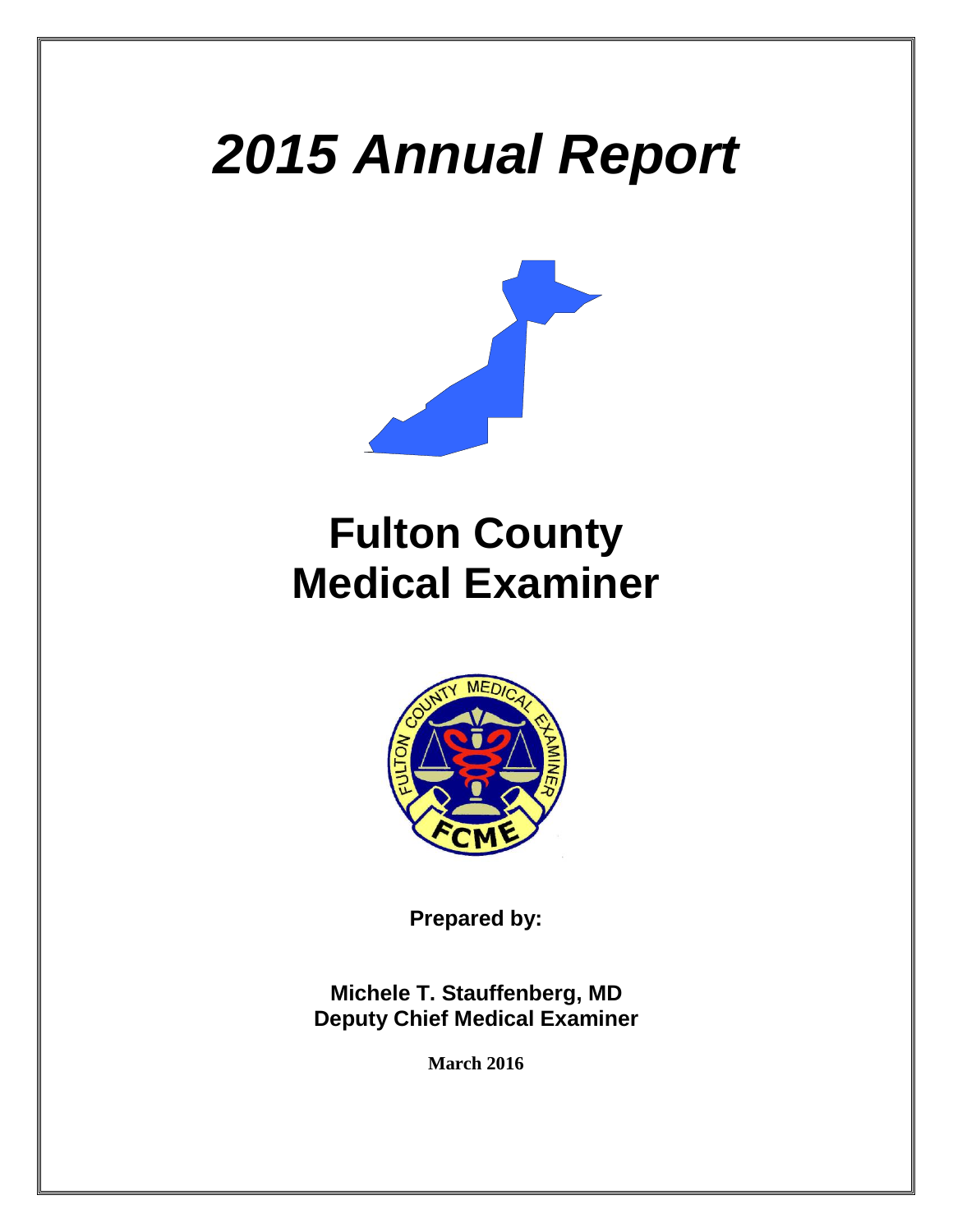#### **Preface**

This Annual Report would not be possible without the dedication and professionalism of the employees who worked for the Fulton County Medical Examiner in Atlanta, Georgia during the time period covered by this report. They are:

#### *Administrative and Support Personnel*

John M. Cross, Chief Administrative and Investigative Officer Paul Desamours, Operations Manager Barbara Pringle-Smalls, Administrative Coordinator Simone Murphy, Medicolegal Transcriptionist Lynnette Redding, Medicolegal Transcriptionist Karleshia Bentley, Records and Documents Supervisor Genavieve Howard, Customer Service Sharon Cooper, Customer Service Shirley Gleaton, Administrative Assistant

#### *Medical Examiners*

Randy Hanzlick, MD, Chief Medical Examiner Michele T. Stauffenberg, MD, Deputy Chief Medical Examiner Michael M. Heninger, MD, Associate Medical Examiner Karen E. Sullivan, MD, Associate Medical Examiner Melissa A. Pasquale, MD, Associate Medical Examiner Colin Hebert, MD, Forensic Pathology Fellow Christy Cunningham, DO, Forensic Pathology Fellow

#### *Investigative Staff*

Mark Guilbeau, PhD, Senior ME Investigator/Forensic Anthropologist Tami Sedivy-Schroder, Senior ME Investigator Mike Alsip, ME Investigator Mary Beth Hauptle, DDS, ME Investigator, Forensic Odontologist Betty Honey, ME Investigator Julie Magee, ME Investigator Mark Ruffin, ME Investigator Jon Hager, ME Investigator Laura Salm, ME Investigator Dumonder "Reda" Dawson, ME Investigator Clinton Harbin, ME Investigator James Bartlett, ME Investigator

#### *Forensic Technical Support*

Charles Love, Forensic Technician Supervisor Angie McCray, Forensic Technician Assistant Supervisor Carlos Evans, Forensic Technician Assistant Supervisor Kathy Robinson, Forensic Technician Filomena Fernandes, Forensic Technician Candice Dalton, Forensic Technician Artemus Barnes, Forensic Technician Glenda Washington, Forensic Histotechnologist Mary Burgess, Medicolegal Photographer Chefrene Gory, Medicolegal Photographer Michael Parks, Morgue Attendant

*Facility Assistant* Carlo Harper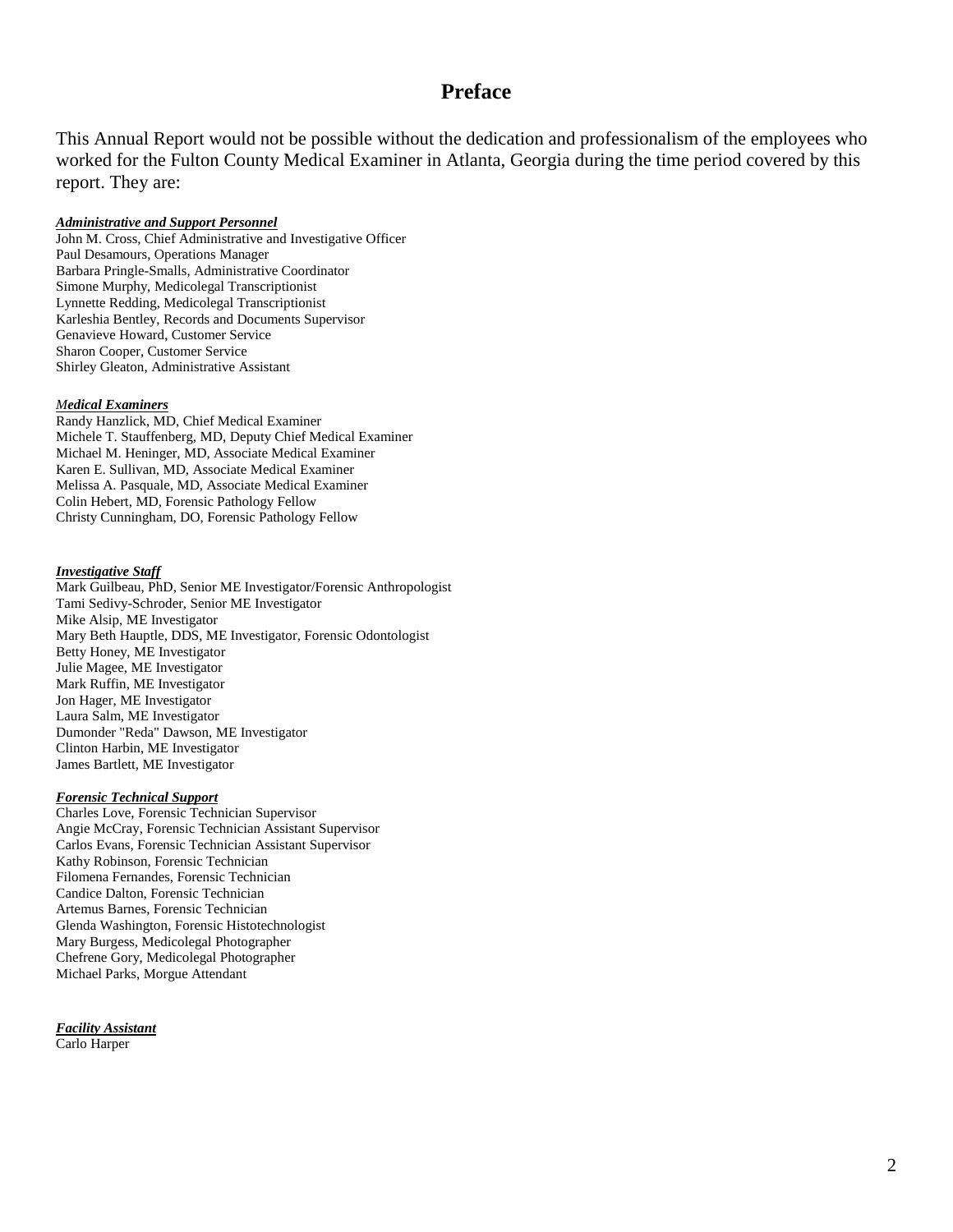Without the above individuals, quality investigation of deaths in Fulton County would not occur, and neither would professional communication with the many agencies and members of the public who are impacted when a death occurs. These employees also care for and maintain a modern facility in which death investigations may be professionally conducted with respect for the dead and at which members of the public, legal, and law enforcement communities can effectively conduct their business.

I thank the Fulton County Medical Examiner employees— each and every one— for their dedication, excellence, and professional quality death investigations conducted for the citizens of Fulton County. We are proud to be a death investigation center fully accredited by the National Association of Medical Examiners, and one which also has a fully-accredited forensic pathology fellowship training program for physician pathologists.

It is hoped that the information in this report may be useful to public health, public safety, and other policy and program planners who strive to improve the safety and quality of life. Additional data may be available for specialized studies that go beyond the general data presented in this report.

The medical examiner's office and its personnel "speak for the dead" and our office is a place where "death delights to serve the living." It is with a true sense of civic duty and public service that we conduct our death investigations for the community.

It is now 2016 and this Annual report is for calendar year 2015. It is not uncommon for some death cases to take many months to finalize because of extensive testing or the need for investigative information that takes time to obtain. The Report itself takes time to prepare, and must be done while we carry on our usual activities and death investigations, which also take the time of our staff.

Michele T. Stauffenberg, MD Deputy Chief Medical Examiner March 30, 2016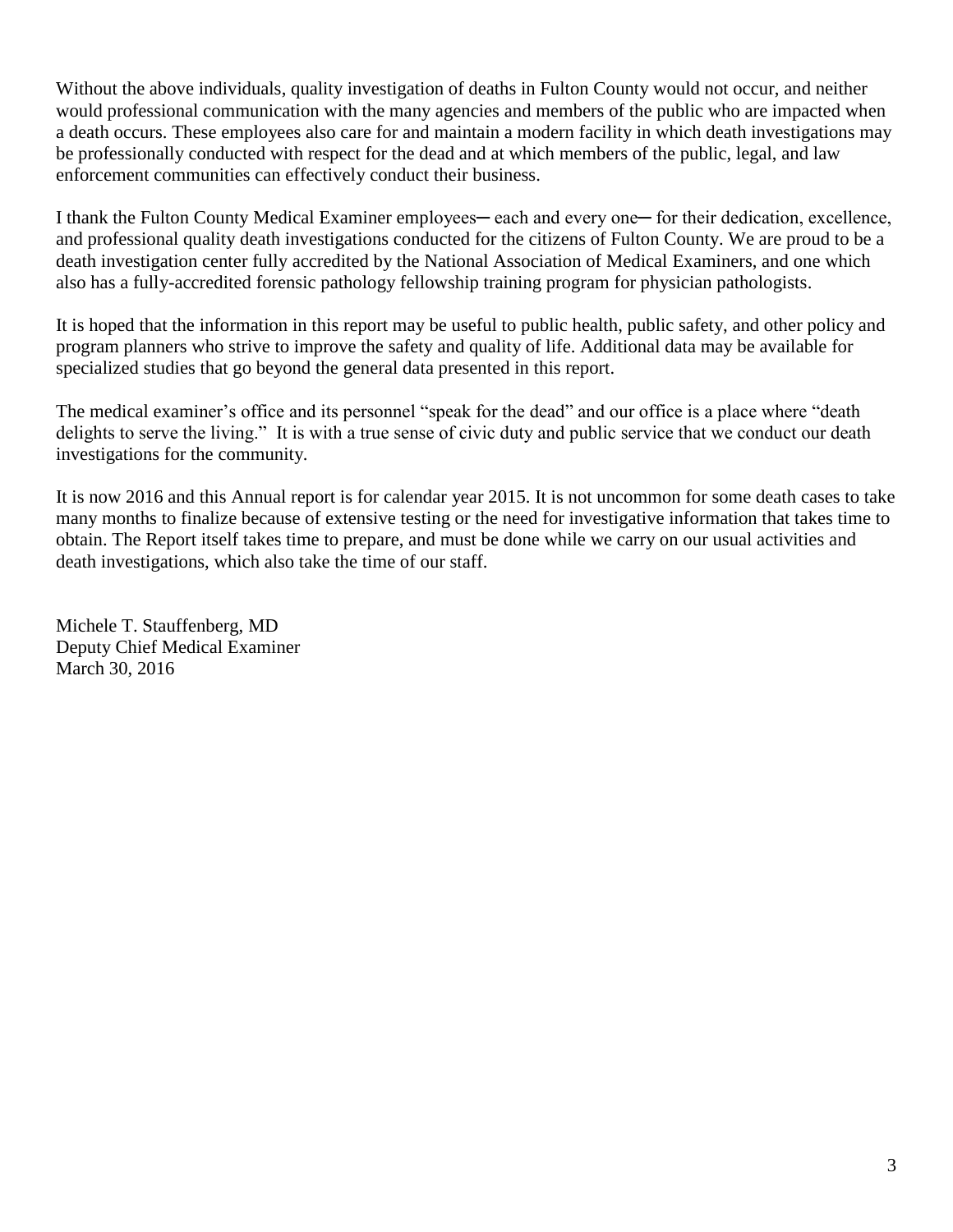# **TABLE OF CONTENTS**

| 2             |
|---------------|
| 5             |
| 8             |
| <sup>10</sup> |
| 11            |
| 13            |
| 15            |
| 16            |
|               |
| 19            |
|               |
|               |
|               |
|               |
|               |
|               |
|               |
|               |

NOTE: Rather than providing large numbers of Tables, Graphs, and Figures, data are presented with overall summary tables. These lists can be used to identify data which may be of interest for more in-depth study. More detailed data can be provided by FCME if release of such data is compliant with applicable laws, policies, and procedures.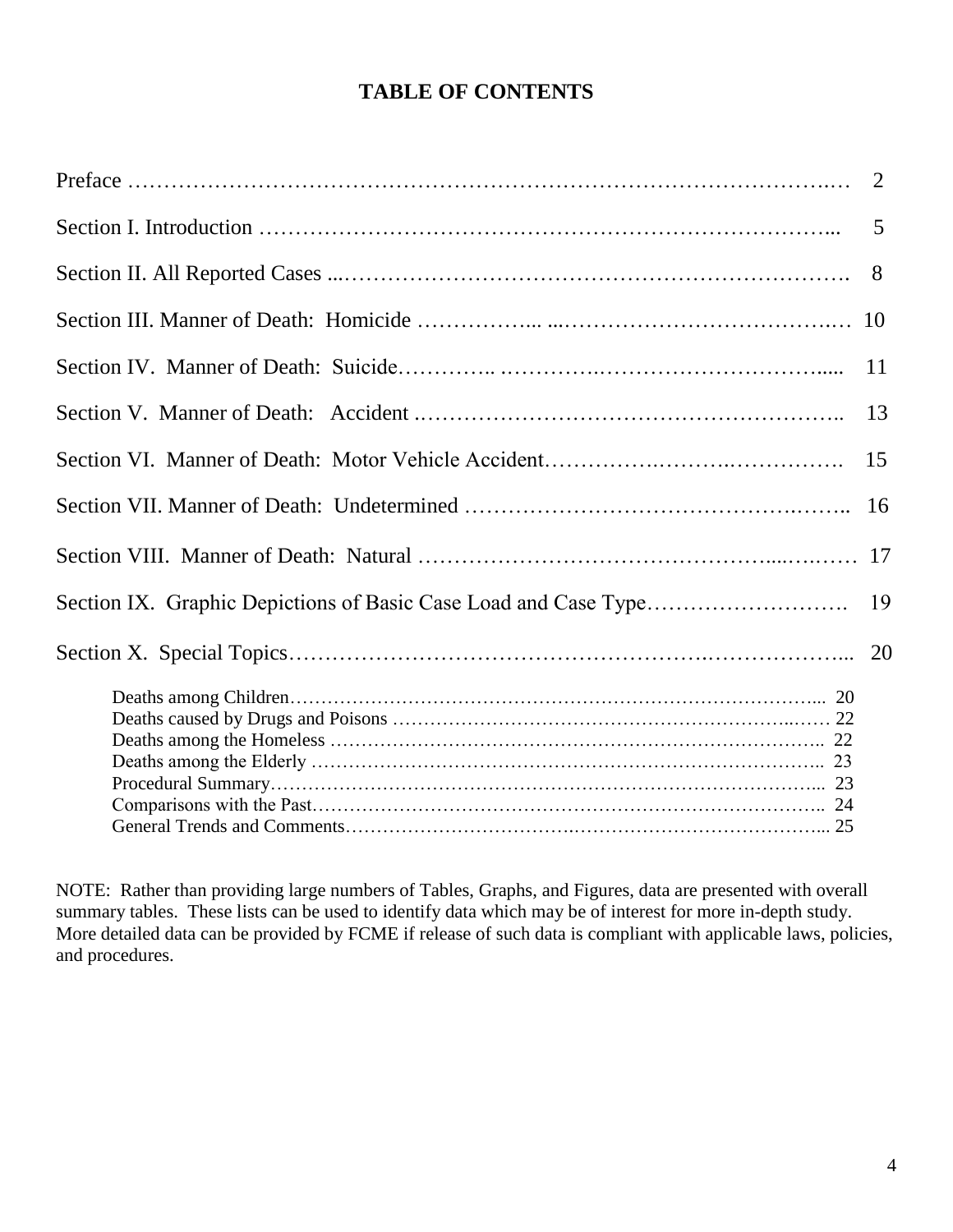# **SECTION I. INTRODUCTION**

The Fulton County Medical Examiner (FCME) serves all non-federal, incorporated and unincorporated areas within Fulton County. In 2015, these areas include nearly all of the City of Atlanta, Alpharetta, Chattahoochee Hills, College Park, East Point, Fairburn, Hapeville, Johns Creek, Milton, Mountain Park, Palmetto, Roswell, Sandy Springs, Union City, Unincorporated Fulton County, and other areas served by special law enforcement agencies such as MARTA and college police forces. The FCME does not serve the few areas of Federal property within the county such as the Federal Penitentiary which arranges for its own investigations. Some deaths occurring on state property are investigated by the GBI. Under the provisions of the Georgia Death Investigation Act, FCME investigates deaths that are suspected or known to have resulted from external causes such as injury or poisoning, and deaths that are sudden, unexpected, and not explained with a reasonable degree of medical probability. Other selected types of death are also investigated such as those occurring while a person is in custody of law enforcement agencies.

The County covers 529 square miles and has an estimated population of about 996,319. Countywide, the population is about 46.7% white, 44.3% black, 6.7% Asian, and 7.6% Hispanic/Latino (estimates for July 1, 2014 [www.census.gov](http://www.census.gov/) ).

The laws describing the duties of medical examiners in Georgia are contained mostly in Official Code of Georgia Annotated, Title 45, Chapter 16, The "Georgia Death Investigations Act." The types of death required to be reported to the medical examiner include:

- Violence (injury)
- Casualty (accident)
- Suicide
- Suddenly when in apparent good health
- When unattended by physician (no doctor who can sign the death certificate)
- Suspicious or unusual
- Children under 7 if death is unexpected or unexplained
- Executions pursuant to death penalty (these do not occur in Fulton County)
- Inmate of state hospital or state, county, or city penal institution
- Admitted to hospital unconscious and dying within 24 hours without regaining consciousness

Decisions about autopsies are not mandated and are left to the discretion of the medical examiner. As can be seen, the laws are general enough that jurisdiction may be accepted in a wide variety of cases that are not otherwise specified in law, such as sudden death while under anesthesia, which may be considered to be "sudden and unexpected" or "unusual."

When a death is reported to FCME, the case is either **accepted** (AJ) or **declined** (DJ). If a case is accepted, it means that the medical examiner will be signing the death certificate (certifying the death). A case is **declined**  for one of two reasons:

- The incidents leading to death did not occur in Fulton County
- The death need not have been reported and there is a physician who is willing to sign the death certificate.

#### A case is **accepted** if:

- It meets the criteria specified by law as described above, and
- The incident leading to death occurred in Fulton County, or
- If the place of incident or onset of fatal events is unknown, the death occurred or the dead body was found in Fulton County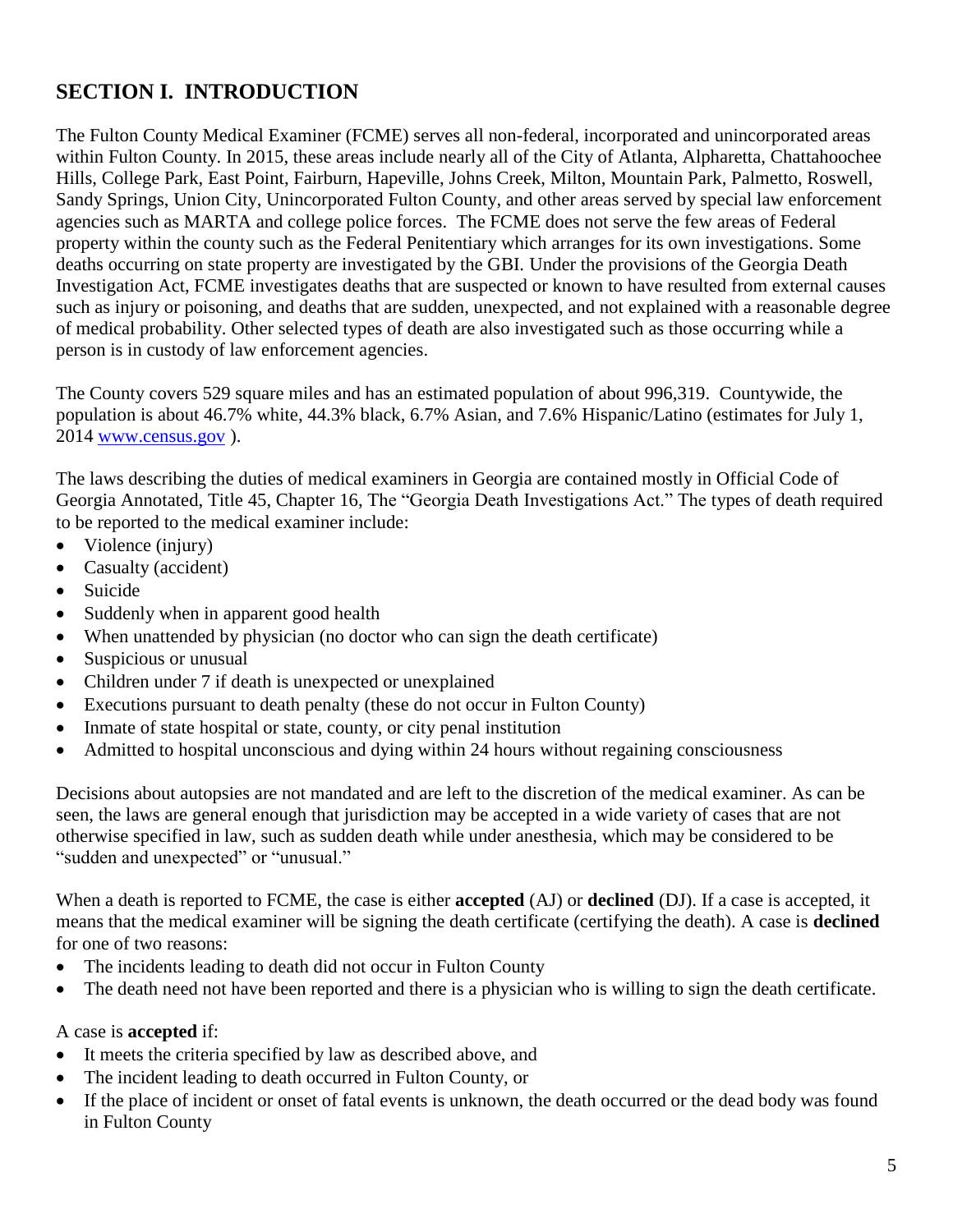The case medical examiner (forensic pathologist) generally uses one of four approaches to certify a death (obtain information to complete the death certificate):

- **Signout**. The death certificate is signed without examining the body.
- **View**. A cursory examination is performed to further evaluate the case and rule out trauma or the need for further in-depth examination. A few simple case notes may be prepared.
- **External examination**. Formal external examination with a dictated report of the examination, usually including toxicology or chemistry tests as well.
- **Autopsy**. Complete autopsy with dictated report. A **limited dissection** (partial autopsy) is sometimes performed if:

-there is expressed objection to autopsy or significant health or safety risks exist for staff, and,

-a complete autopsy need not be performed.

There are basic general "rules" for classifying manner of death:

- **Natural** deaths are due solely or nearly totally to disease and/or the aging process**.**
- **Accident** applies when an injury or poisoning causes death and there is little or no evidence that the injury or poisoning occurred with intent to harm or cause death. In essence, the fatal outcome was unintentional.
- **Suicide** results from an injury or poisoning as a result of an intentional self-inflicted act committed to do self harm or cause the death of one's self.
- **Homicide** occurs when death results from a volitional act committed by another person to cause fear, harm, or death. Intent to cause death is a common element but is not required for classification as homicide (more below). It is to be emphasized that the classification of homicide for the purposes of death certification is a "neutral" term and neither indicates nor implies *criminal* intent, which remains a determination within the province of legal processes.
- **Undetermined** or "could not be determined" is a classification used when the information pointing to one manner of death is no more compelling than one or more other competing manners of death, in thorough consideration of all available information.

In general, when death involves a combination of natural processes and external factors, such as injury or poisoning, preference is given to the non-natural manner of death.

## **Budget and Staff**

The current operating budget is \$4.1 million for year 2016. The FCME staff consists of 36 employees including 5 full-time physician medical examiners, 11 investigators, 6 administrative support staff, 3 administrators, 10 forensic technicians and morgue support staff, and 1 facility support staff. We also have two forensic pathology physicians in training positions funded by Emory University School of Medicine.

## **General Response**

When a death is reported to FCME, the case is assigned a sequential case number. Basic information is obtained on all cases reported. Investigators, in consultation with the on-call medical examiner as needed, make decisions about whether the case should be accepted or declined, if death scene investigation is required, and whether or not the body need be transported to the Fulton County Medical Examiner's Center. The on-call medical examiner then makes decisions about the type of examination to be conducted and the extent of additional testing to be performed. Usually, bodies transported to FCME are returned to the family and funeral home within 24 hours or less if the body has been officially identified.

For further information about FCME, please see our website at<http://www.fultoncountyga.gov/fcme-home>.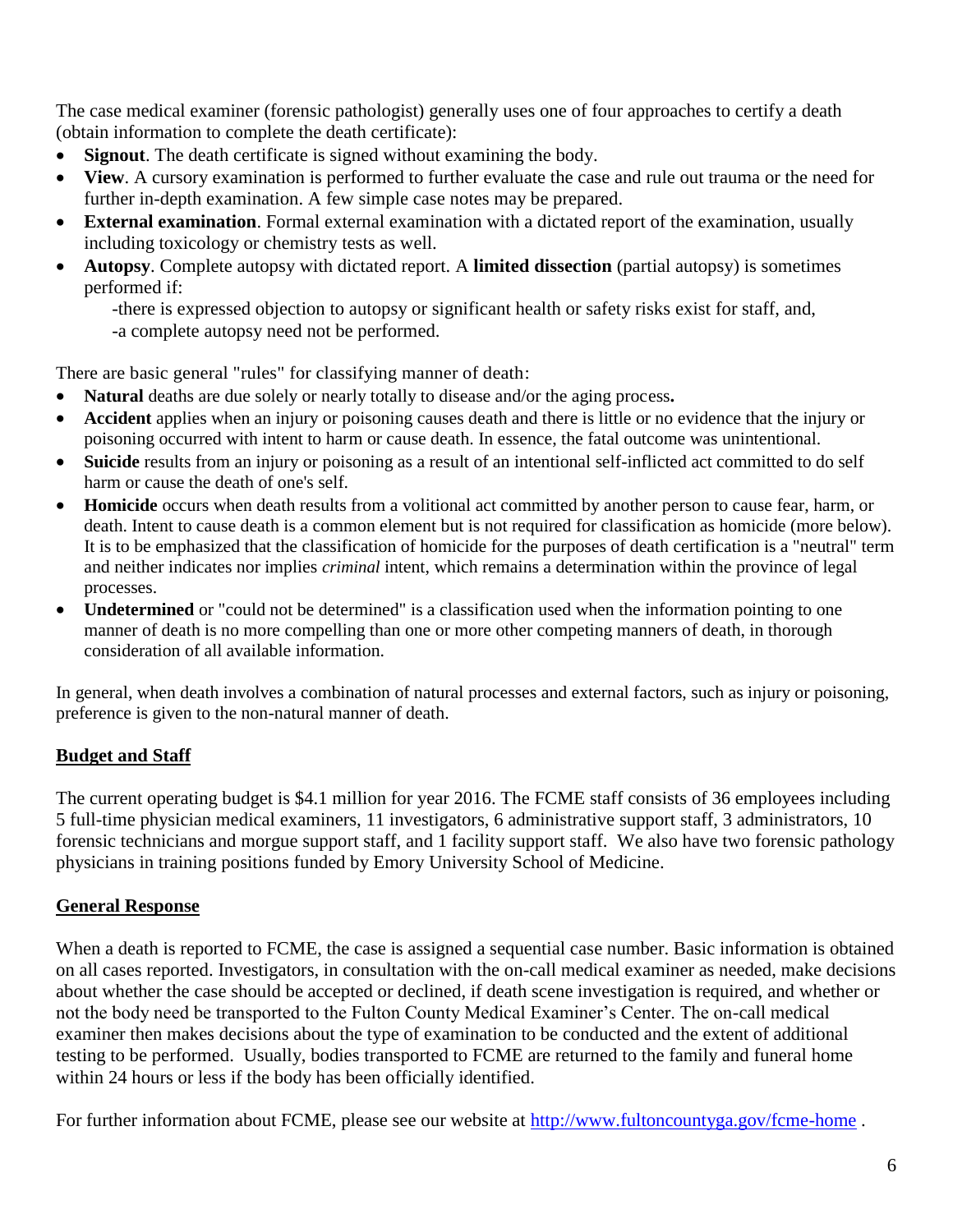For further information about medical examiners and death investigation, please see the website of the National Association of Medical Examiners at **<https://netforum.avectra.com/eweb/DynamicPage.aspx?Site=NAME>**

#### **Data Source and Analyses**

The data herein are derived from the HOMER (Holds Our Medical Examiner Records) Access database. In 2015, there were 2546 deaths reported to the office. Seven of these records were non-human remains. Thus, after excluding these 7 records from data analysis, there were a total of 2539 unique human death cases for this report.

#### **Race/Ethnicity Categories**

Categorizing Race/Ethnicity of decedents has become more difficult because of a growing mixed-race population and because of personal preferences in how Race/Ethnicity is reported by family members.

For our database purposes, we assign race as follows:

- $B =$  Black or African American
- $W =$  White/Caucasian
- $WH = White Hispanic/Latino$
- $BH = Black Hispanic/Latino$
- $H =$  Hispanic/Latino
- $AS = Asian$
- $PI =$  Pacific Islander
- NA = Native American/Eskimo

Thus, for tabulation of Hispanic/Latino decedents, cases coded as WH, BH, or H would be used.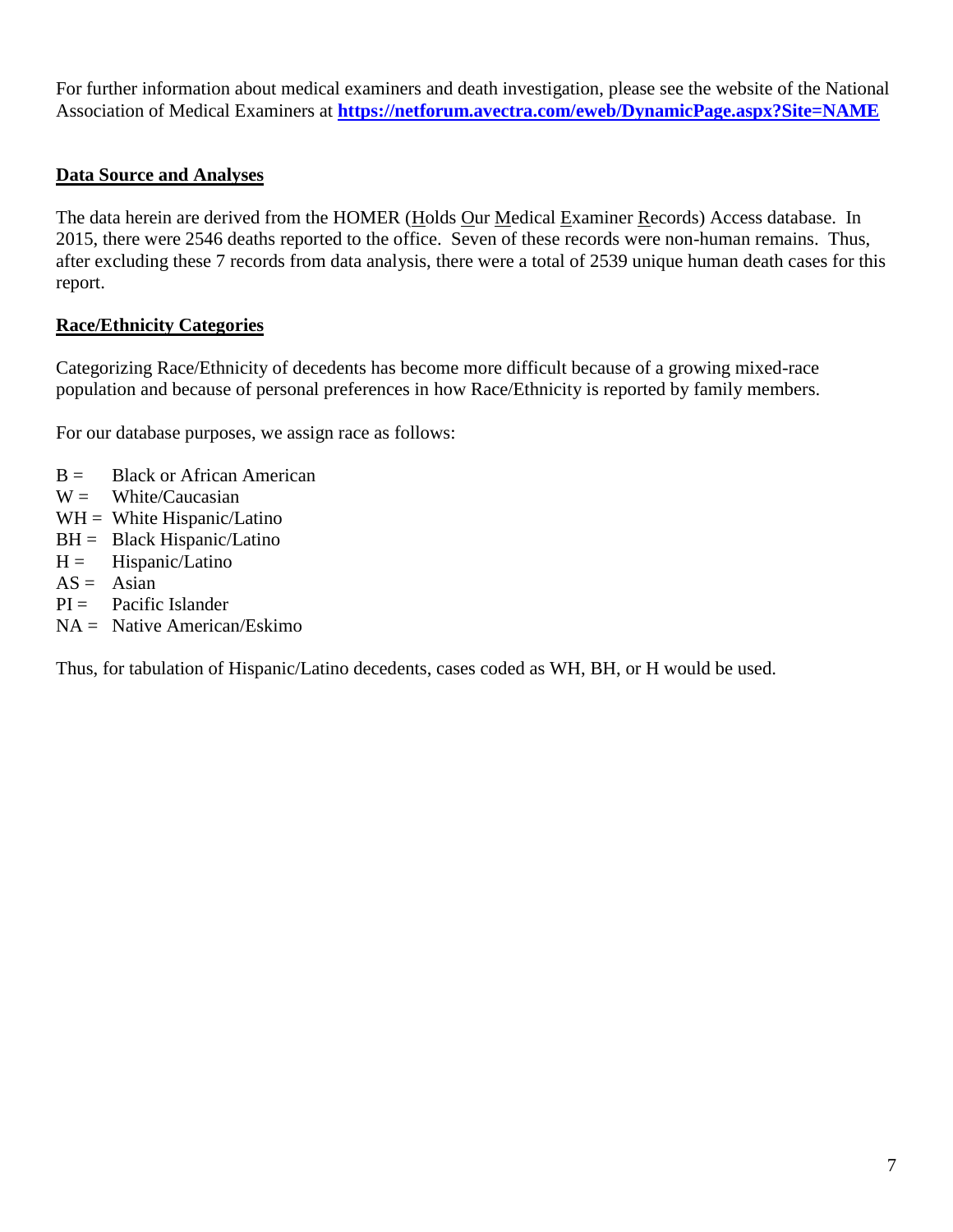# **SECTION II. ALL REPORTED CASES**

| <b>Jurisdiction</b> | <b>Manner of Death</b>   | <b>Frequency</b> | <b>Percent</b> |
|---------------------|--------------------------|------------------|----------------|
|                     | <b>ACCIDENT</b>          |                  |                |
| AJ                  | (Not Traffic Fatalities) | 337              | 21.1           |
|                     | <b>ACCIDENT</b>          |                  |                |
|                     | (Traffic Fatalities)     | 105              | 6.6            |
|                     | <b>HOMICIDE</b>          | 157              | 9.8            |
|                     | NATURAL                  | 854              | 53.5           |
|                     | <b>SUICIDE</b>           | 115              | 7.2            |
|                     | <b>UNDETERMINED</b>      | 28               | 1.8            |
|                     | STILLBORN*               | 6                |                |
|                     | $Total =$                | 1596             | 100            |
|                     |                          |                  |                |
| DJ                  |                          | 950              | 37.3           |
| AJ                  |                          | 1596             | 62.7           |
| TOTAL               |                          | 2546             | 100            |

**Table 1**. Number of cases Accepted (AJ) and Declined (DJ) by Manner of death (n=2,546)

\*Six stillborn cases were reported to the office or examined by our office. The manner of death is generally not determined by our office, and the total number of cases accepted does not reflect these cases.

Table 2. Manner of death by Procedure, cross-tabulated for Accepted (Certified) Cases only (n=1,596)

|                     |         | Total                   |         |      |      |
|---------------------|---------|-------------------------|---------|------|------|
| <b>MANNER</b>       | Autopsy | <b>External PM Exam</b> | Signout | View |      |
| ACCIDENT*           | 256     | 41                      | 39      |      | 337  |
| ACCIDENT (T)**      | 89      | 10                      | 5       |      | 105  |
| <b>HOMICIDE</b>     | 155     |                         |         |      | 157  |
| NATURAL***          | 415     | 265                     | 84      | 90   | 854  |
| <b>SUICIDE</b>      | 114     |                         |         |      | 115  |
| <b>UNDETERMINED</b> | 27      |                         |         |      | 28   |
|                     |         |                         |         |      |      |
| $Total =$           | 1056    | 317                     | 131     | 92   | 1596 |

\* Non traffic-related accidents, includes 2 Limited Examinations

\*\* Traffic-related accidents

\*\*\* Includes 2 Limited Examinations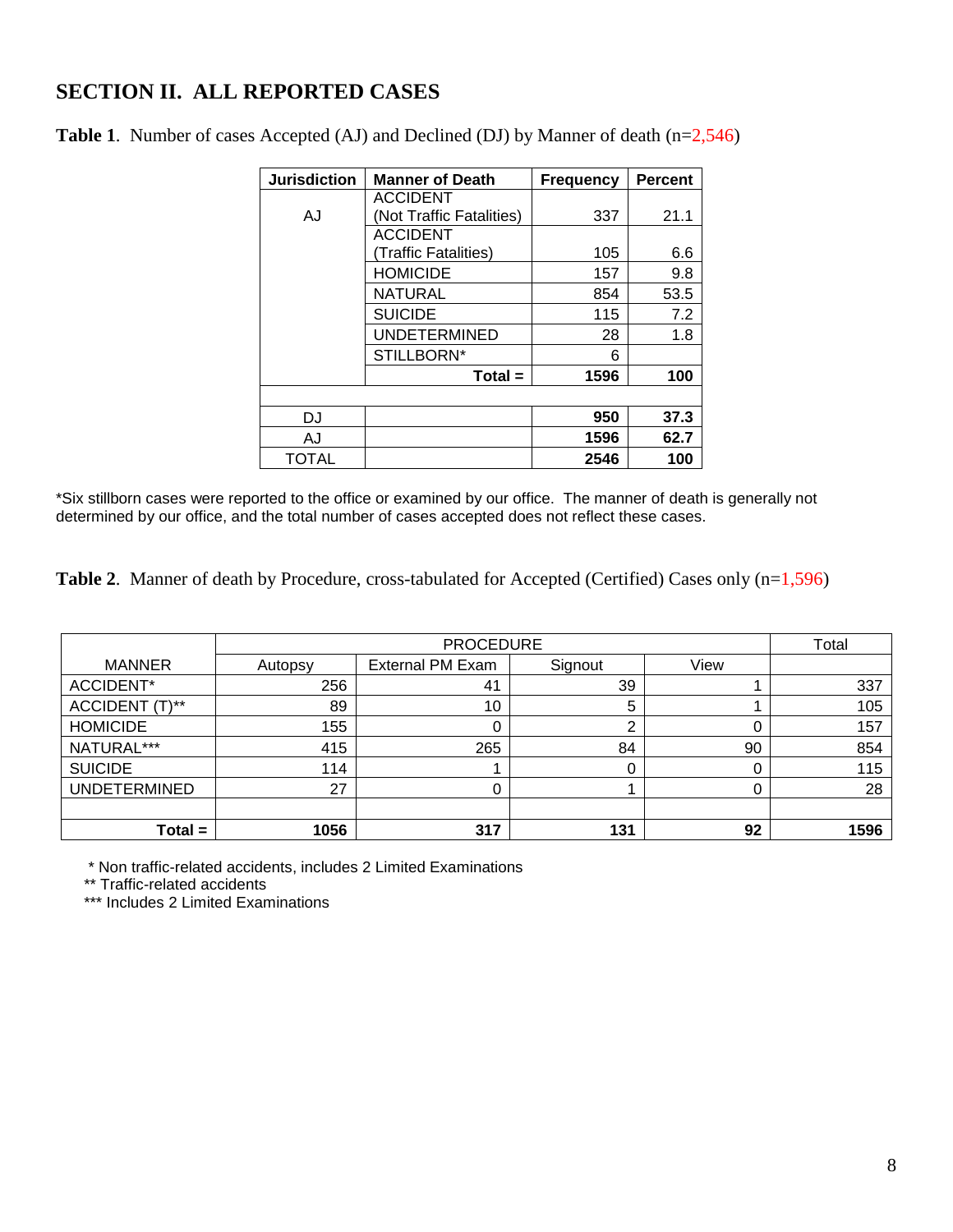**Table 3.** Police Jurisdiction for Non-Natural Manners of death (n=742)

| <b>Police Jurisdiction</b>           | <b>TOTAL</b><br>Non-    |                         | <b>ACCIDENT</b>         |                         |                         |                     |
|--------------------------------------|-------------------------|-------------------------|-------------------------|-------------------------|-------------------------|---------------------|
|                                      | <b>Natural</b>          | <b>ACCIDENT</b>         | (Traffic)               | <b>HOMICIDE</b>         | <b>SUICIDE</b>          | <b>UNDETERMINED</b> |
| Alpharetta                           | 21                      | 16                      | 1                       |                         | $\overline{\mathbf{4}}$ |                     |
| <b>Atlanta</b>                       | 444                     | 209                     | 47                      | 115                     | 56                      | 17                  |
| <b>College Park</b>                  | 30                      | $\boldsymbol{9}$        | $\overline{7}$          | 9                       | $\mathbf 2$             | $\mathbf{3}$        |
| <b>Chattahoochee</b><br><b>Hills</b> | $\overline{\mathbf{4}}$ | $\mathbf 2$             |                         |                         | 1                       | 1                   |
| <b>East Point</b>                    | 17                      | $\overline{7}$          | $\mathbf 2$             | $\overline{\mathbf{4}}$ | $\overline{\mathbf{4}}$ |                     |
| <b>Fairburn</b>                      | 11                      | $6\phantom{1}$          | $\mathbf{3}$            | $\mathbf 2$             |                         |                     |
| <b>Fulton County</b>                 | 59                      | 15                      | 21                      | 14                      | $\overline{7}$          | $\mathbf{2}$        |
| <b>Hapeville</b>                     | 4                       | $\overline{\mathbf{2}}$ | 1                       |                         | 1                       |                     |
| <b>Johns Creek</b>                   | 20                      | 10                      |                         |                         | 10                      |                     |
| <b>Milton</b>                        | 10                      | $\overline{\mathbf{4}}$ | 3                       |                         | $\overline{\mathbf{2}}$ | 1                   |
| <b>Palmetto</b>                      | 4                       | $\overline{2}$          |                         | $\overline{\mathbf{2}}$ |                         |                     |
| <b>Roswell</b>                       | 46                      | 24                      | 9                       | 1                       | 11                      | 1                   |
| <b>Sandy Springs</b>                 | 44                      | 21                      | 4                       | $\mathbf{3}$            | 14                      | $\mathbf{2}$        |
| <b>Union City</b>                    | 13                      | 1                       | 3                       | $6\phantom{1}6$         | $\mathbf 2$             | 1                   |
| <b>Total Above</b>                   | 727                     | 328                     | 101                     | 156                     | 114                     | 28                  |
| Other or<br><b>Unspecified</b> *     | 15                      | 9                       | $\overline{\mathbf{4}}$ | 1                       | 1                       |                     |
| All Cases =                          | 742                     | 337                     | 105                     | 157                     | 115                     | 28                  |

 **\* Includes other police jurisdictions such as MARTA, College Campus Police, other states, and nearby counties.**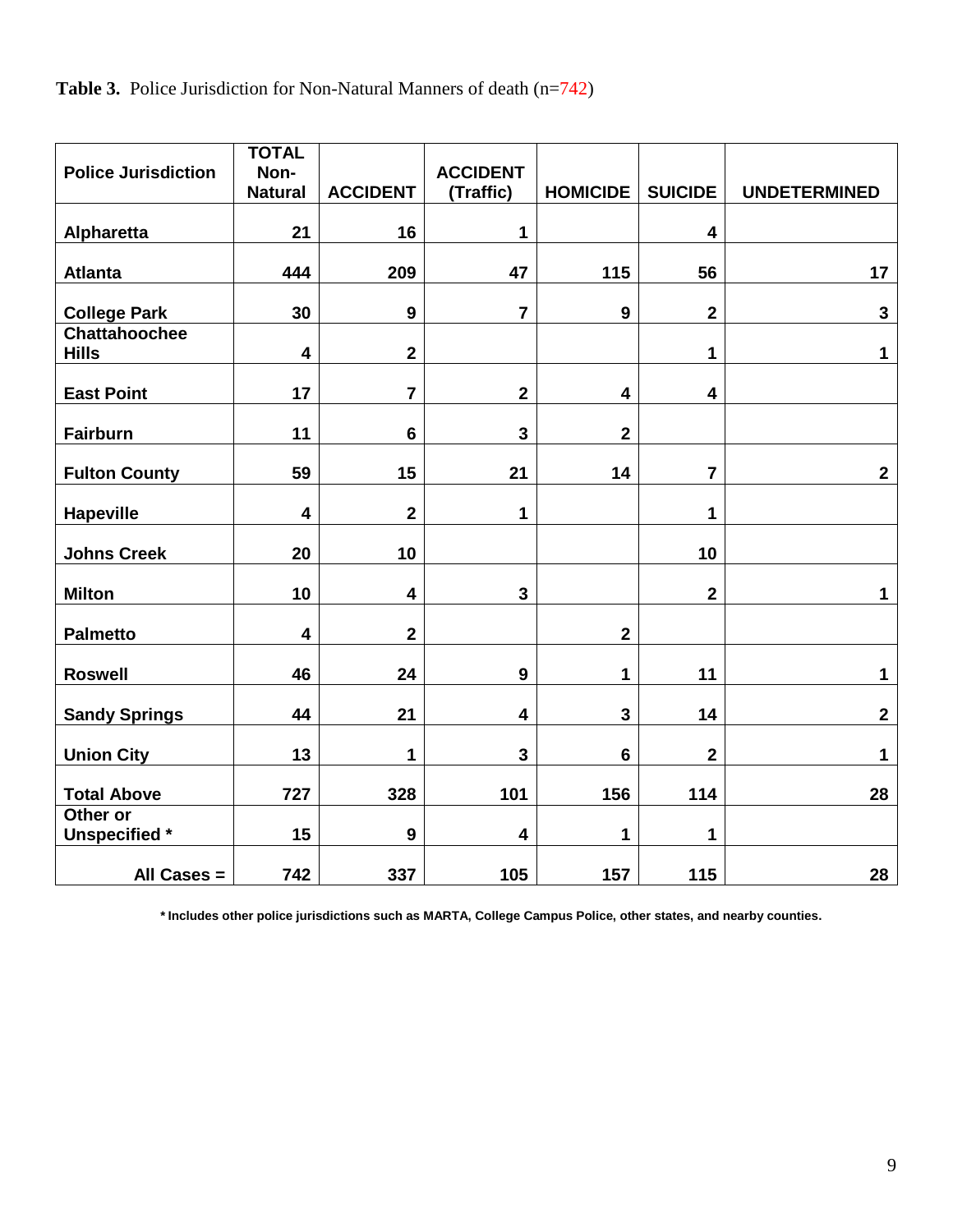### **SECTION III. Homicides (n= 157)**

| <b>Homicides</b>              |               |  |  |  |  |  |  |
|-------------------------------|---------------|--|--|--|--|--|--|
| <b>Case Code</b>              | <b>Number</b> |  |  |  |  |  |  |
| Asphyxia-Blunt                | 1             |  |  |  |  |  |  |
| Asphyxia-Compression          | 1             |  |  |  |  |  |  |
| Asphyxia-Strangulation        | 3             |  |  |  |  |  |  |
| <b>Blunt Force</b>            | 7             |  |  |  |  |  |  |
| Fire death                    | 2             |  |  |  |  |  |  |
| Gun-Handgun                   | 23            |  |  |  |  |  |  |
| <b>Gun-Not Specified</b>      | 93            |  |  |  |  |  |  |
| Gun-Pistol                    | 9             |  |  |  |  |  |  |
| Gun-Revolver                  | 4             |  |  |  |  |  |  |
| Gun-Rifle                     | 2             |  |  |  |  |  |  |
| Gun-Shotgun                   | 1             |  |  |  |  |  |  |
| Jump from Height              | 1             |  |  |  |  |  |  |
| Malnourishment-Neglect        | 1             |  |  |  |  |  |  |
| <b>Sharp Instrument</b>       | 3             |  |  |  |  |  |  |
| Sharp Instrument-Knife        | 4             |  |  |  |  |  |  |
| <b>Treatment Complication</b> | 1             |  |  |  |  |  |  |

### **Homicides: Age, Race, Sex**

|              | $\leq$ 10 | $11 - 20$ | $21 - 30$ | $31 - 40$ | 41-50            | $51 - 60$        | 61-70                   | $71+$          | ◠              | <b>Total</b> |
|--------------|-----------|-----------|-----------|-----------|------------------|------------------|-------------------------|----------------|----------------|--------------|
| <b>WM</b>    |           |           | 1         | 3         | л                | $\boldsymbol{2}$ |                         |                |                | 8            |
| <b>WF</b>    |           |           |           |           |                  |                  |                         |                |                | 2            |
| <b>BM</b>    | 3         | 19        | 45        | 23        | 20               | 11               | $\overline{2}$          | $\overline{2}$ |                | 125          |
| <b>BF</b>    |           | 3         | 6         | 3         | $\boldsymbol{2}$ |                  | $\overline{2}$          |                |                | 19           |
| <b>HM</b>    |           |           |           |           |                  |                  |                         |                |                | 3            |
| <b>HF</b>    |           |           |           |           |                  |                  |                         |                |                |              |
| <b>AM</b>    |           |           |           |           |                  |                  |                         |                |                |              |
| <b>AF</b>    |           |           |           |           |                  |                  |                         |                |                |              |
| <b>Other</b> |           |           |           |           |                  |                  |                         |                |                |              |
| <b>Total</b> | 5         | 23        | 53        | 30        | 23               | 14               | $\overline{\mathbf{4}}$ | 3              | $\overline{2}$ | 157          |

(1) Age was unknown in 2 cases

- Guns are involved in 84% of homicides
- 92% of homicide victims were black/African American
- 87% of homicide victims were male
- 80% of homicide victims were black males, 72% of which were 40 years of age or younger, and 36% of which were in their 20s
- Although the type of gun was not specified in 93 cases, most of those involved handguns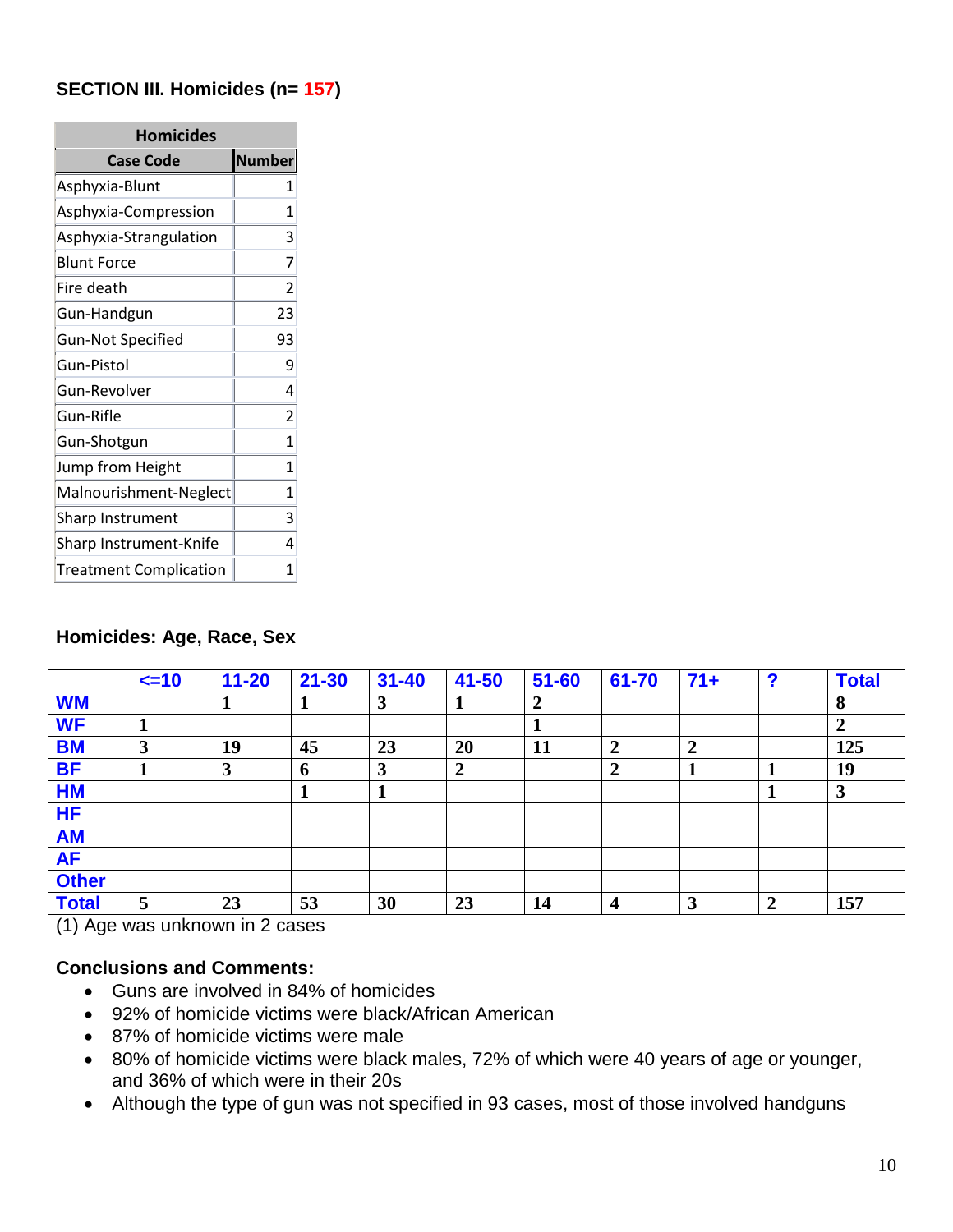# **SECTION IV. Suicides (n= 115)**

| <b>Suicides</b>                  |                |  |  |  |  |  |  |  |
|----------------------------------|----------------|--|--|--|--|--|--|--|
| <b>Case Code</b>                 | <b>Number</b>  |  |  |  |  |  |  |  |
| Multiple                         | 1              |  |  |  |  |  |  |  |
| Asphyxia-Compression             | 1              |  |  |  |  |  |  |  |
| Asphyxia-Hanging                 | 34             |  |  |  |  |  |  |  |
| Asphyxia-Hanging-Decapitation    | 1              |  |  |  |  |  |  |  |
| Asphyxia-Strangulation           | 1              |  |  |  |  |  |  |  |
| Asphyxia-Suffocation             | 5              |  |  |  |  |  |  |  |
| Drug Death-Poisoning             | 5              |  |  |  |  |  |  |  |
| Drug Death-Poisoning+Disease     | 5              |  |  |  |  |  |  |  |
| ETOH/RX                          | 1              |  |  |  |  |  |  |  |
| Gun-Handgun                      | 16             |  |  |  |  |  |  |  |
| <b>Gun-Not Specified</b>         | 1              |  |  |  |  |  |  |  |
| Gun-Pistol                       | 16             |  |  |  |  |  |  |  |
| Gun-Revolver                     | 12             |  |  |  |  |  |  |  |
| Gun-Rifle                        | 3              |  |  |  |  |  |  |  |
| Gun-Shotgun                      | 3              |  |  |  |  |  |  |  |
| Hemorrhage-Cather removal        | 1              |  |  |  |  |  |  |  |
| Jump from Height                 | 4              |  |  |  |  |  |  |  |
| MVA-Pedestrian                   | $\overline{2}$ |  |  |  |  |  |  |  |
| Poisoning-CO with no fire        | 1              |  |  |  |  |  |  |  |
| Sharp Instrument                 | 1              |  |  |  |  |  |  |  |
| <b>Sharp Instrument-Scissors</b> | 1              |  |  |  |  |  |  |  |

# **Suicides: Age, Race, Sex**

|              | $\leq$ =10 | $11 - 20$      | $21 - 30$               | $31 - 40$ | $41 - 50$        | $51 - 60$      | 61-70       | $71+$            | ◠ | <b>Total</b> |
|--------------|------------|----------------|-------------------------|-----------|------------------|----------------|-------------|------------------|---|--------------|
| <b>WM</b>    |            | 2              | 9                       | 8         | 7                | <b>10</b>      | $\mathbf b$ | $\boldsymbol{2}$ |   | 44           |
| <b>WF</b>    |            |                |                         |           | $\boldsymbol{4}$ | 5              | 3           | 2                |   | 17           |
| <b>BM</b>    |            | 3              | 10                      | <b>Q</b>  | 3                | $\overline{2}$ | 3           | 3                |   | 33           |
| <b>BF</b>    |            |                | $\overline{\mathbf{4}}$ | 2         | $\overline{2}$   |                |             |                  |   | 12           |
| <b>HM</b>    |            | $\overline{2}$ |                         |           |                  |                |             |                  |   |              |
| <b>HF</b>    |            |                |                         |           |                  |                |             |                  |   |              |
| <b>AM</b>    |            |                |                         |           |                  |                |             |                  |   |              |
| <b>AF</b>    |            |                |                         |           |                  |                |             |                  |   |              |
| <b>Other</b> |            |                |                         |           |                  |                |             |                  |   |              |
| <b>Total</b> |            | <b>10</b>      | 24                      | 21        | 16               | 21             | 14          | 9                |   | 115          |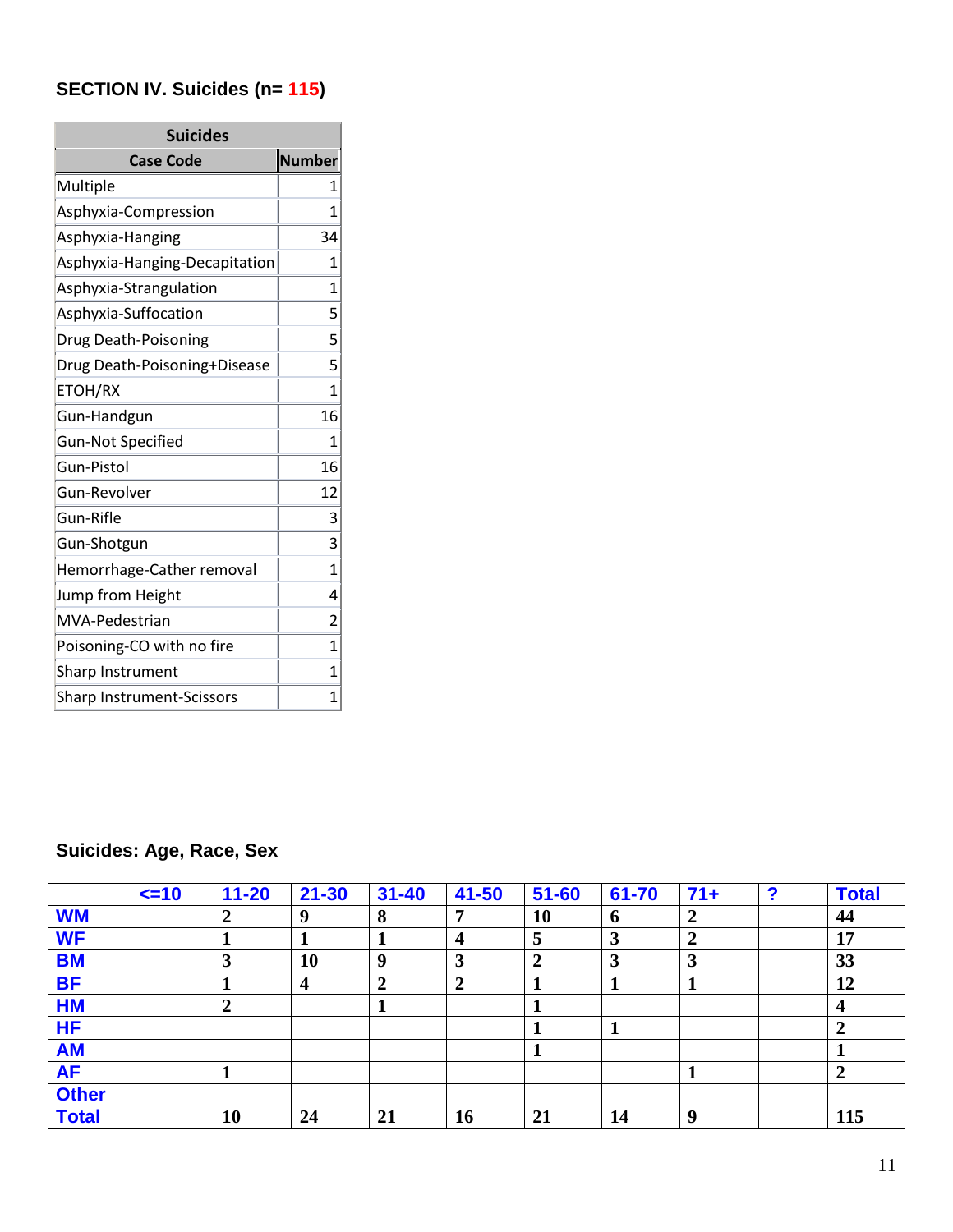- 44% of suicides involved guns (the most common method)
- Suicide by hanging or other asphyxia was the next most common method (37%)
- 9% of suicides were in persons 20 years of age or younger
- 53% of suicides involved white decedents and 39% involved black decedents
- 71% of suicide victims were male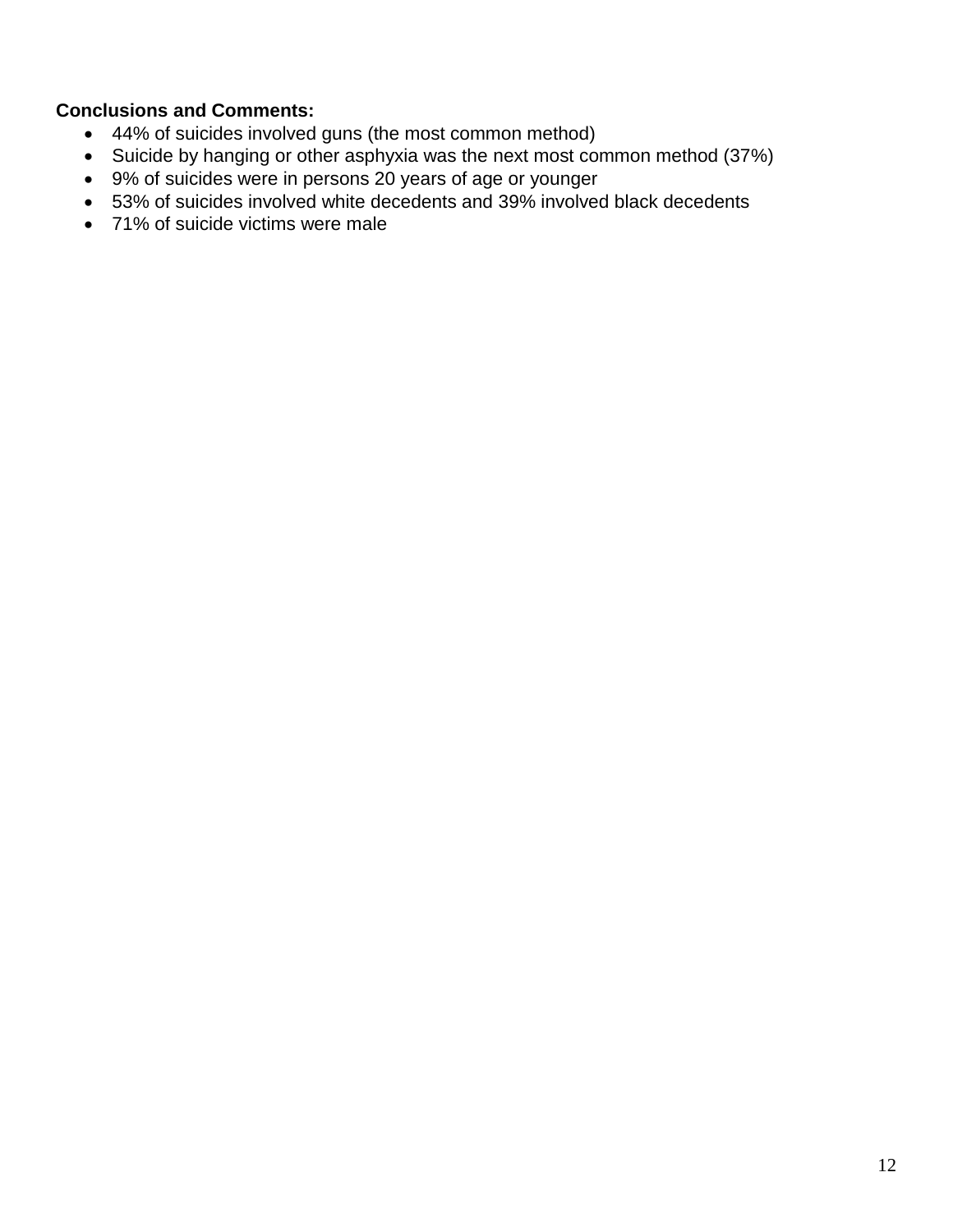#### SECTION V. Non-Vehicular Accidents (n= 337)

| <b>Accidents (Non-Traffic)</b> |                |  |  |  |  |  |  |
|--------------------------------|----------------|--|--|--|--|--|--|
| <b>Case Code</b>               | <b>Number</b>  |  |  |  |  |  |  |
| Asphyxia-Blunt-Mechanical      | 2              |  |  |  |  |  |  |
| Asphyxia-Café Coronary         | 3              |  |  |  |  |  |  |
| Asphyxia-Compression           | 1              |  |  |  |  |  |  |
| Asphyxia-Hanging               | 2              |  |  |  |  |  |  |
| Asphyxia-Overlaying            | 2              |  |  |  |  |  |  |
| Asphyxia-Positional            | 4              |  |  |  |  |  |  |
| Asphyxia-Suffocation           | 2              |  |  |  |  |  |  |
| <b>Blunt Force</b>             | 3              |  |  |  |  |  |  |
| <b>Burn-ClothingFire</b>       | $\mathbf{1}$   |  |  |  |  |  |  |
| <b>Burn-Mattress Fire</b>      | $\mathbf{1}$   |  |  |  |  |  |  |
| Cardiac-ASCVD-IHD              | 5              |  |  |  |  |  |  |
| Cardiac-Hypertension           | $\overline{2}$ |  |  |  |  |  |  |
| Drowning-Pool/Spa              | 2              |  |  |  |  |  |  |
| Drowning-Tub                   | 3              |  |  |  |  |  |  |
| Drug Death-Adverse Effect      | 1              |  |  |  |  |  |  |
| Drug Death-Poisoning           | 119            |  |  |  |  |  |  |
| Drug Death-Poisoning+Disease   | 67             |  |  |  |  |  |  |
| Drug Death-Poisoning+Injury    | $\mathbf{2}$   |  |  |  |  |  |  |
| Electrical                     | $\mathbf{2}$   |  |  |  |  |  |  |
| Explosion                      | 1              |  |  |  |  |  |  |
| Fall                           | 1              |  |  |  |  |  |  |
| Fall- Down Steps               | 8              |  |  |  |  |  |  |
| <b>Fall-From Height</b>        | 8              |  |  |  |  |  |  |
| <b>Fall-Standing Height</b>    | 66             |  |  |  |  |  |  |
| Fire death                     | 5              |  |  |  |  |  |  |
| Gun-Handgun                    | 1              |  |  |  |  |  |  |
| Hyperthermia-Exogenous         | 1              |  |  |  |  |  |  |
| Hypothermia-Exogenous          | 10             |  |  |  |  |  |  |
| Illicit/ETOH                   | 1              |  |  |  |  |  |  |
| Infection-Lung                 | 1              |  |  |  |  |  |  |
| MVA-MotorcyclistDriver         | 1              |  |  |  |  |  |  |
| MVA-Occupant                   | 1              |  |  |  |  |  |  |
| MVA-OffRoad-GolfCart           | 1              |  |  |  |  |  |  |
| Penetrating Injury NOS         | 1              |  |  |  |  |  |  |
| Poisoning-CO with no fire      | 2              |  |  |  |  |  |  |
| Train-Commercial               | 4              |  |  |  |  |  |  |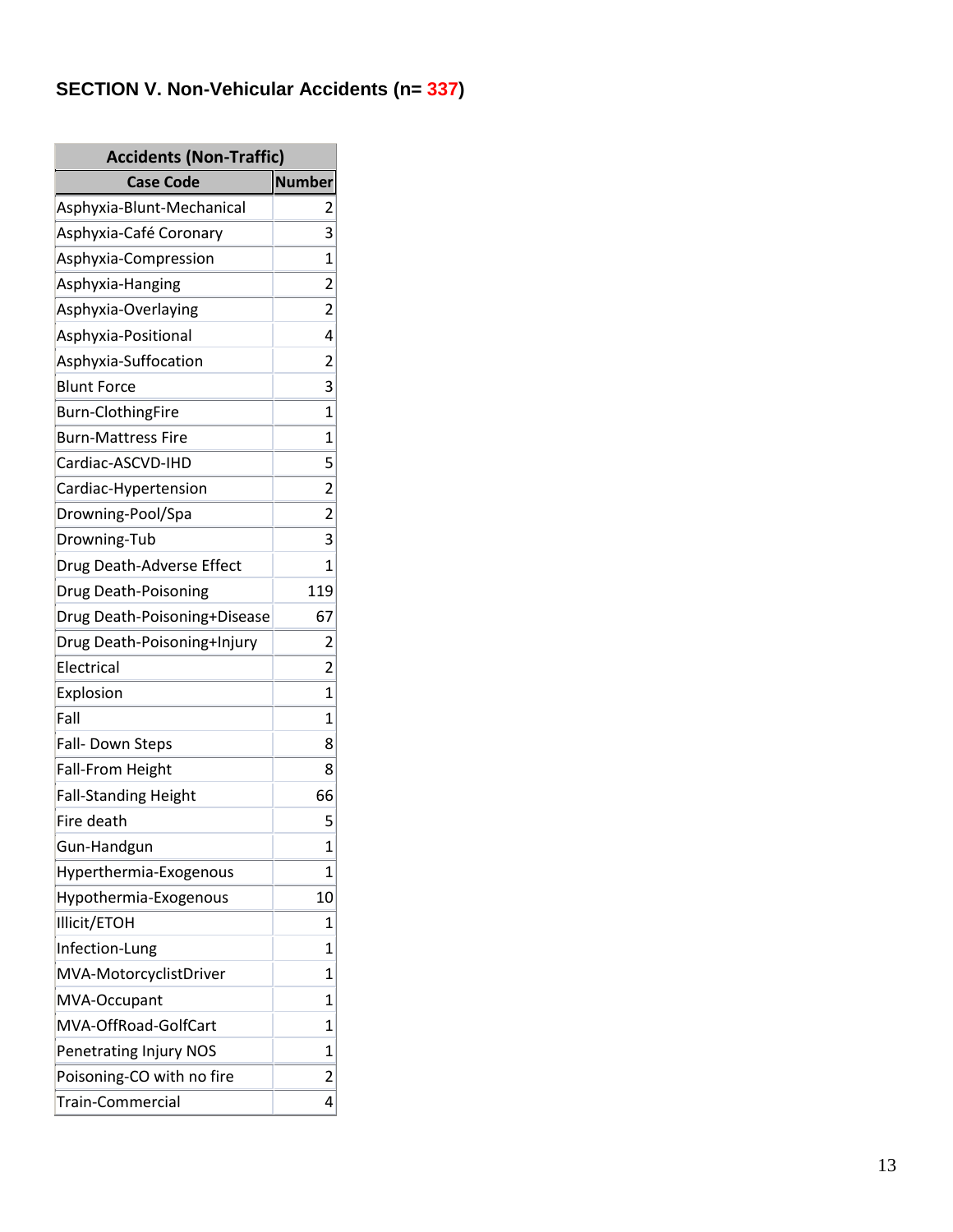#### **Non-Vehicular Accidents: Age, Race, Sex**

|              | $\leq$ -10              | $11 - 20$ | $21 - 30$ | $31 - 40$ | $41 - 50$      | $51 - 60$ | 61-70 | $71+$          | 2 | <b>Total</b> |
|--------------|-------------------------|-----------|-----------|-----------|----------------|-----------|-------|----------------|---|--------------|
| <b>WM</b>    |                         | 3         | 29        | 23        | 20             | 21        | 8     | 14             |   | 119          |
| <b>WF</b>    |                         |           | 5         | C         | $\overline{2}$ | 14        | 7     | 24             |   | 58           |
| <b>BM</b>    | $\overline{\mathbf{4}}$ |           | 10        | 14        | 21             | 23        | 19    | 9              |   | <b>101</b>   |
| <b>BF</b>    | 7                       |           | 3         | 3         | 5              | 9         | 5     | <b>11</b>      |   | 43           |
| <b>HM</b>    | $\overline{2}$          |           | 2         |           | $\overline{2}$ |           |       |                |   | -9           |
| <b>HF</b>    |                         |           |           |           |                |           |       |                |   |              |
| <b>AM</b>    |                         |           |           |           |                |           |       |                |   |              |
| <b>AF</b>    |                         |           |           |           |                |           |       | $\overline{2}$ |   |              |
| <b>Other</b> |                         |           |           |           |                |           |       |                |   |              |
| <b>Total</b> | 15                      | 4         | 50        | 47        | 50             | 69        | 40    | 61             |   | 337          |

- The most common cause of accidental deaths was drugs and poisons which accounted for 56% of accidental deaths. Many of these deaths are due to overdose/poisoning with heroin or other opiates.
- Falls from standing height, usually among elderly persons, was the second most common cause of accidental death (25%)
- 18% of accidental deaths were among persons 71 years of age or older.
- In general, the number of accidental deaths rose with age, and the rate is higher in males than females.
- Heroin is the leading cause of drug-related accidental death in Fulton County in 2015.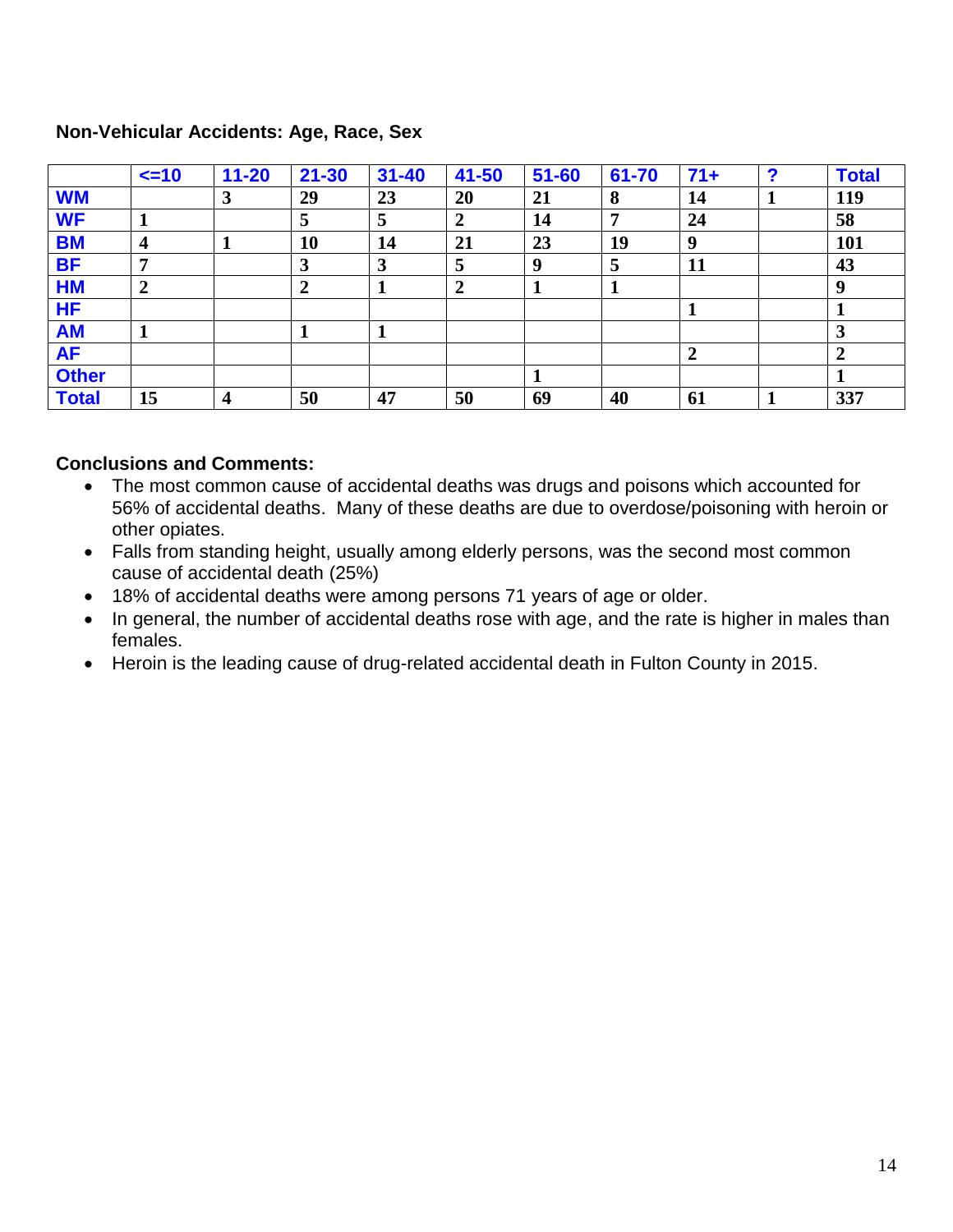### **SECTION VI. Motor Vehicle Accidents (n= 105)**

| <b>Motor Vehicle Accidents</b> |               |  |  |  |  |  |  |  |
|--------------------------------|---------------|--|--|--|--|--|--|--|
| <b>Case Code</b>               | <b>Number</b> |  |  |  |  |  |  |  |
| Asphyxia-Compression           |               |  |  |  |  |  |  |  |
| MVA-Bicyclist                  | 4             |  |  |  |  |  |  |  |
| <b>MVA-Driver</b>              | 44            |  |  |  |  |  |  |  |
| MVA-MoPedDriver                | 1             |  |  |  |  |  |  |  |
| MVA-MotorcyclistDriver         | 11            |  |  |  |  |  |  |  |
| MVA-Occupant                   | 14            |  |  |  |  |  |  |  |
| MVA-Pedestrian                 | 29            |  |  |  |  |  |  |  |
| Train-Commercial               |               |  |  |  |  |  |  |  |

#### **Motor Vehicle Accidents: Age, Race, Sex**

|              | $\leq$ =10     | $11 - 20$        | $21 - 30$ | $31 - 40$        | $41 - 50$        | $51 - 60$      | 61-70          | $71+$ | 2 | <b>Total</b> |
|--------------|----------------|------------------|-----------|------------------|------------------|----------------|----------------|-------|---|--------------|
| <b>WM</b>    |                |                  | 3         |                  | $\boldsymbol{3}$ | 5              | 3              | 4     |   | 21           |
| <b>WF</b>    |                | $\overline{2}$   |           |                  |                  | 2              | 3              | 2     |   | 10           |
| <b>BM</b>    |                | $\boldsymbol{2}$ | 11        | 13               | 9                | 5              | 6              | 5     |   | 51           |
| <b>BF</b>    |                |                  | 6         | $\boldsymbol{4}$ | 1                | $\overline{2}$ | $\overline{2}$ |       |   | 17           |
| <b>HM</b>    |                |                  | 3         |                  |                  |                |                |       |   |              |
| <b>HF</b>    |                |                  |           |                  |                  |                |                |       |   |              |
| <b>AM</b>    |                |                  |           |                  |                  |                |                |       |   |              |
| <b>AF</b>    |                |                  |           |                  |                  |                |                |       |   |              |
| <b>Other</b> |                |                  |           |                  |                  |                |                |       |   |              |
| <b>Total</b> | $\overline{2}$ | ៗ                | 23        | 20               | 13               | 14             | 14             | 12    |   | 105          |

- Drivers were the most common type of traffic fatality, followed by pedestrians
- 23% of drivers were intoxicated with alcohol
- 21% of pedestrians were intoxicated with alcohol
- In 2010 through 2012, there were less than 90 traffic fatalities per year in Fulton County. In 2013 through 2015, the number per year has been between 100 and 110. The largest number in the past 25 years was 157 (in 1998). The population has increased during that time so the rate of traffic fatalities has decreased significantly.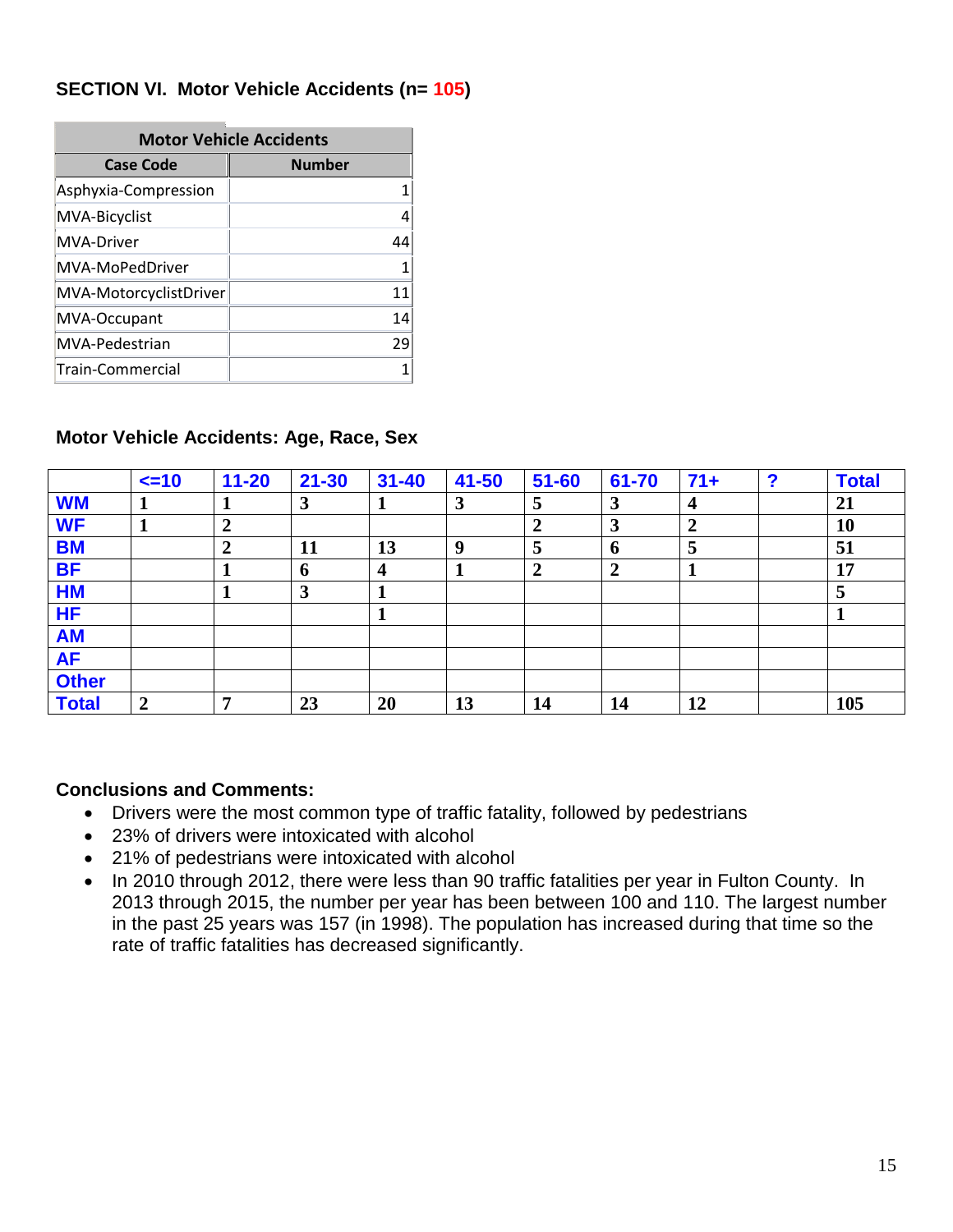### **SECTION VII. Undetermined Manner of Death (n= 28)**

| <b>Undetermined</b>          |               |  |  |  |  |  |
|------------------------------|---------------|--|--|--|--|--|
| <b>Case Code</b>             | <b>Number</b> |  |  |  |  |  |
| Asphyxia-Compression-MVA     | 1             |  |  |  |  |  |
| <b>Blunt Force</b>           | 1             |  |  |  |  |  |
| Cardiac-ASCVD-IHD            | 1             |  |  |  |  |  |
| Drowning-Tub                 | 1             |  |  |  |  |  |
| Drug Death-Poisoning         | 2             |  |  |  |  |  |
| Drug Death-Poisoning+Disease | 1             |  |  |  |  |  |
| SIDSOID-Both                 | $\mathbf{1}$  |  |  |  |  |  |
| SIDSOID-Stressor             | 9             |  |  |  |  |  |
| Train-Commercial             | 1             |  |  |  |  |  |
| Undetermined                 | 0             |  |  |  |  |  |

#### **Undetermined Manner of Death: Age, Race, Sex**

|              | $\leq$ 10               | $11 - 20$ | $21 - 30$        | $31 - 40$ | $41 - 50$      | $51 - 60$      | 61-70 | $71+$ | 2 | <b>Total</b> |
|--------------|-------------------------|-----------|------------------|-----------|----------------|----------------|-------|-------|---|--------------|
| <b>WM</b>    | T                       |           |                  |           |                |                |       |       |   |              |
| <b>WF</b>    |                         |           |                  |           |                | $\overline{2}$ |       |       |   | 5            |
| <b>BM</b>    | 6                       |           |                  |           |                |                |       |       |   | -9           |
| <b>BF</b>    | $\overline{\mathbf{4}}$ |           |                  |           |                |                |       |       |   | 8            |
| <b>HM</b>    |                         |           |                  |           |                |                |       |       |   |              |
| <b>HF</b>    |                         |           |                  |           |                |                |       |       |   |              |
| <b>AM</b>    |                         |           |                  |           |                |                |       |       |   |              |
| <b>AF</b>    |                         |           |                  |           |                |                |       |       |   |              |
| <b>Other</b> |                         |           |                  |           |                |                |       |       |   |              |
| <b>Total</b> | 11                      |           | $\boldsymbol{2}$ | 3         | $\overline{2}$ | 3              | 3     |       | 3 | 28           |

- 36% of deaths with undetermined manner are sudden unexplained deaths among infants
- 36% of deaths with undetermined manner are classified that way because a cause of death could not be determined, such as in cases with decomposed or skeletal remains
- The other 28% are cases in which differentiation between two or more possible manners of death could not be made (such as suicide versus accident)
- SIDSOID deaths are sudden, unexplained infant deaths. "Stressor" means that there was possibly some contributing external factor such as bed sharing. "Classic" means that there were no possible contributory causes identified. "Not SIDS" means that a cause was not clearly identified but the circumstances were inconsistent with "sudden infant death syndrome." "Both" means that there was a stressor and some evidence of a disease condition, but one that would not normally be fatal.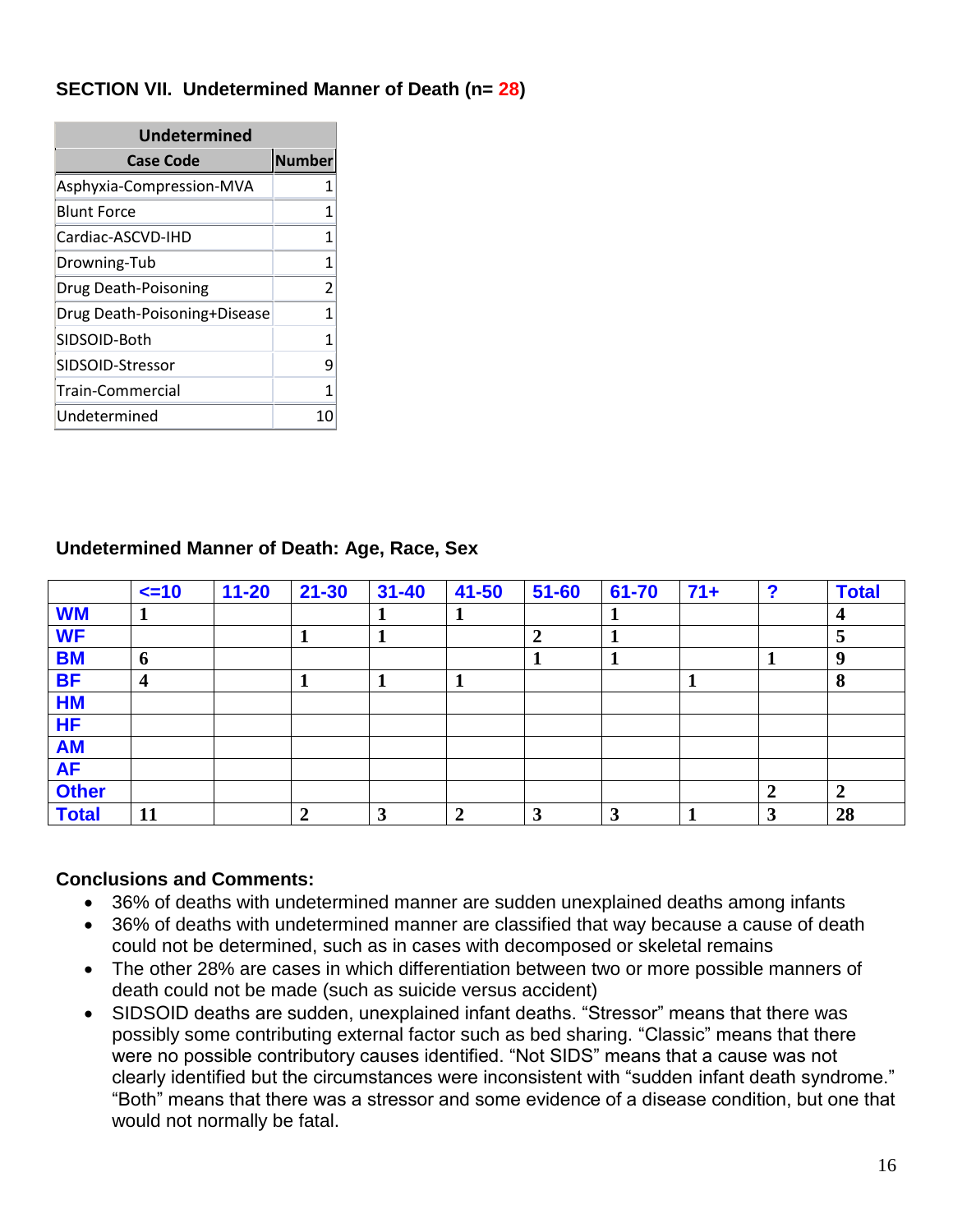- Of the 11 deaths in the under age 10 category, all were infants (< age 12 months or 1 year).
- The number of SIDSOID deaths has decreased in the last few years, and the number of asphyxia deaths in infants has increased, likely due to the classification of some of these infant deaths as accidental when there is suspicion of overlay.

| <b>Natural Causes</b>        |               |  |  |  |  |
|------------------------------|---------------|--|--|--|--|
| <b>Case Code</b>             | <b>Number</b> |  |  |  |  |
| Aneurysm Rupture             | 5             |  |  |  |  |
| <b>Aorta Dissection</b>      | 3             |  |  |  |  |
| Asphyxia-Cyst                | 1             |  |  |  |  |
| <b>Autoimmune Disease</b>    | 3             |  |  |  |  |
| Cardiac                      | 21            |  |  |  |  |
| Cardiac-Anomaly              | 6             |  |  |  |  |
| Cardiac-ASCVD-IHD            | 172           |  |  |  |  |
| Cardiac-Cardiomyopathy       | 7             |  |  |  |  |
| Cardiac-Hypertension         | 286           |  |  |  |  |
| <b>Cardiac-Infarct NOS</b>   | 1             |  |  |  |  |
| Cardiac-Valvular             | 1             |  |  |  |  |
| Dementia-NOS                 | 4             |  |  |  |  |
| Diabetes                     | 18            |  |  |  |  |
| Diabetes-IDDM                | 4             |  |  |  |  |
| Diabetes-Ketoacidosis        | 22            |  |  |  |  |
| Diabetes-NIDDM               | 2             |  |  |  |  |
| Drug-Death-Chronic Abuse     | 46            |  |  |  |  |
| <b>Endocrine Disease</b>     | 1             |  |  |  |  |
| <b>Fall-Standing Height</b>  | 1             |  |  |  |  |
| Fracture-Pathologic          | 1             |  |  |  |  |
| <b>GI Tract Disease</b>      | 10            |  |  |  |  |
| Hematologic Disorder         | 2             |  |  |  |  |
| <b>Hepatobiliary Disease</b> | 5             |  |  |  |  |
| Heritable-Genetic-Congenital | 6             |  |  |  |  |
| Infection                    | 4             |  |  |  |  |
| Infection-Genitourinary      | $\mathbf 1$   |  |  |  |  |
| Infection-HIV-AIDS           | 10            |  |  |  |  |
| Infection-Lung               | 16            |  |  |  |  |
| Infection-Nervous System     | 1             |  |  |  |  |
| Infection-TB                 | 1             |  |  |  |  |
| Neoplasm                     | 40            |  |  |  |  |
| Nervous System               | 4             |  |  |  |  |

#### **SECTION VIII. Deaths due to Natural Causes (n=854)**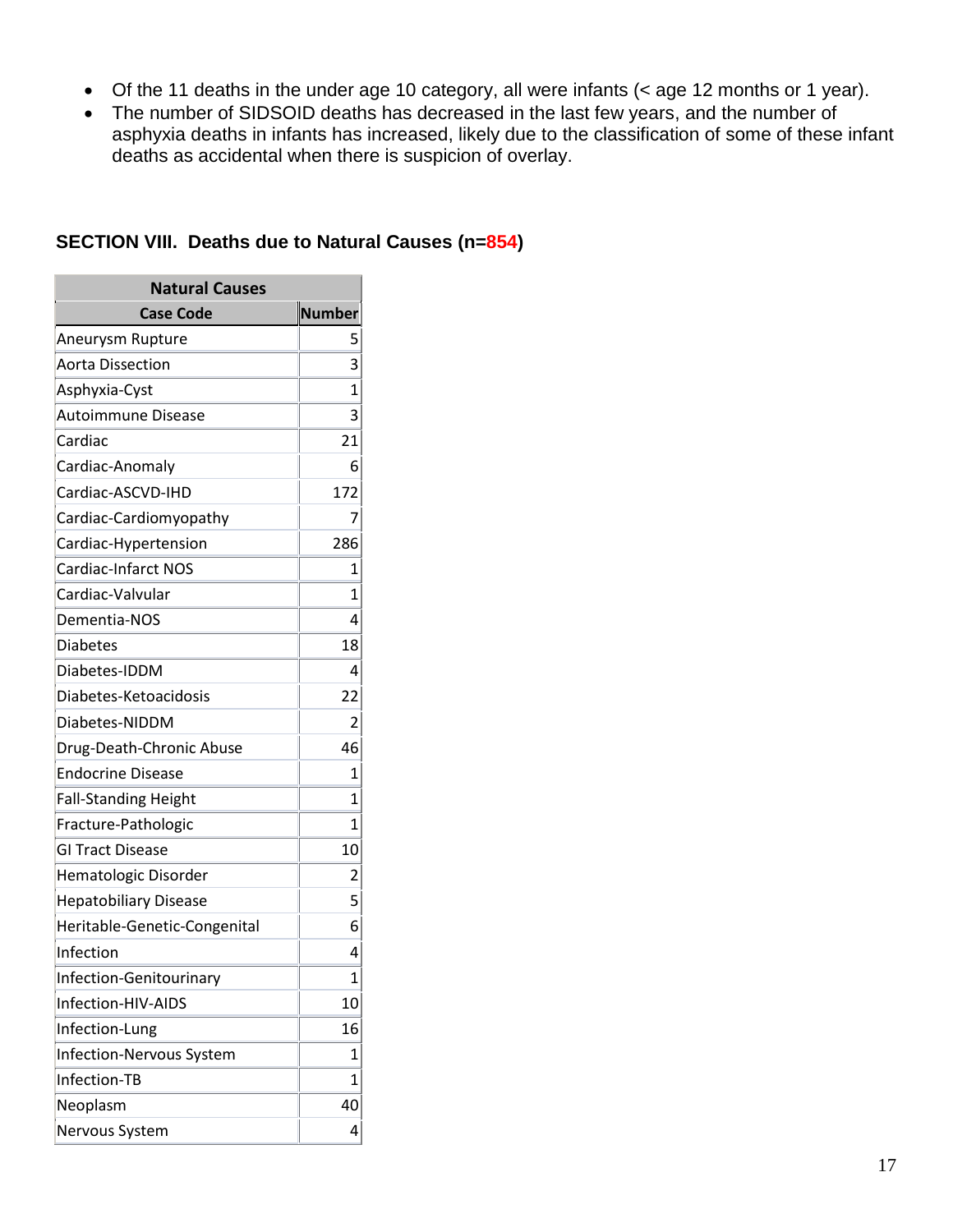| <b>Natural Causes</b>         |        |  |  |  |  |
|-------------------------------|--------|--|--|--|--|
| <b>Case Code</b>              | Number |  |  |  |  |
| Nervous System-Stroke         | 5      |  |  |  |  |
| Nervous System-Hemorrhage     | 6      |  |  |  |  |
| Nervous System-Hemorrhage-HBP | 13     |  |  |  |  |
| Nonspecific Natural           | 39     |  |  |  |  |
| Obesity                       | 3      |  |  |  |  |
| Pancreatitis                  | 1      |  |  |  |  |
| Pregnancy-Complication        | 1      |  |  |  |  |
| Psychiatric Disorder          | 5      |  |  |  |  |
| Pulmonary                     | 1      |  |  |  |  |
| Pulmonary-Asthma              | ٩      |  |  |  |  |
| Pulmonary-COPD                | 18     |  |  |  |  |
| <b>Renal Disease</b>          | 4      |  |  |  |  |
| Sarcoidosis                   | 2      |  |  |  |  |
| Seizure Disorder              | 4      |  |  |  |  |
| Seizure Disorder-Idiopathic   | 9      |  |  |  |  |
| Skeletal Disorder             | 2      |  |  |  |  |
| Stillbirth                    | 3      |  |  |  |  |
| Thromboemboli                 | 18     |  |  |  |  |
| <b>Treatment Complication</b> | 6      |  |  |  |  |

- 494 (58%) of natural deaths were due to heart disease and/or hypertension
- These 854 deaths represent about 10% of all natural deaths occurring in the county and typically include deaths which occur outside of health care facilities, deaths due to previously undiagnosed conditions, and deaths in which there is no physician to certify the death. Contrary to what many people think, the most common type of death investigated by the medical examiner is sudden natural death, not homicide or suicide. In fact, natural deaths outnumber homicides, suicides, and accidental deaths combined.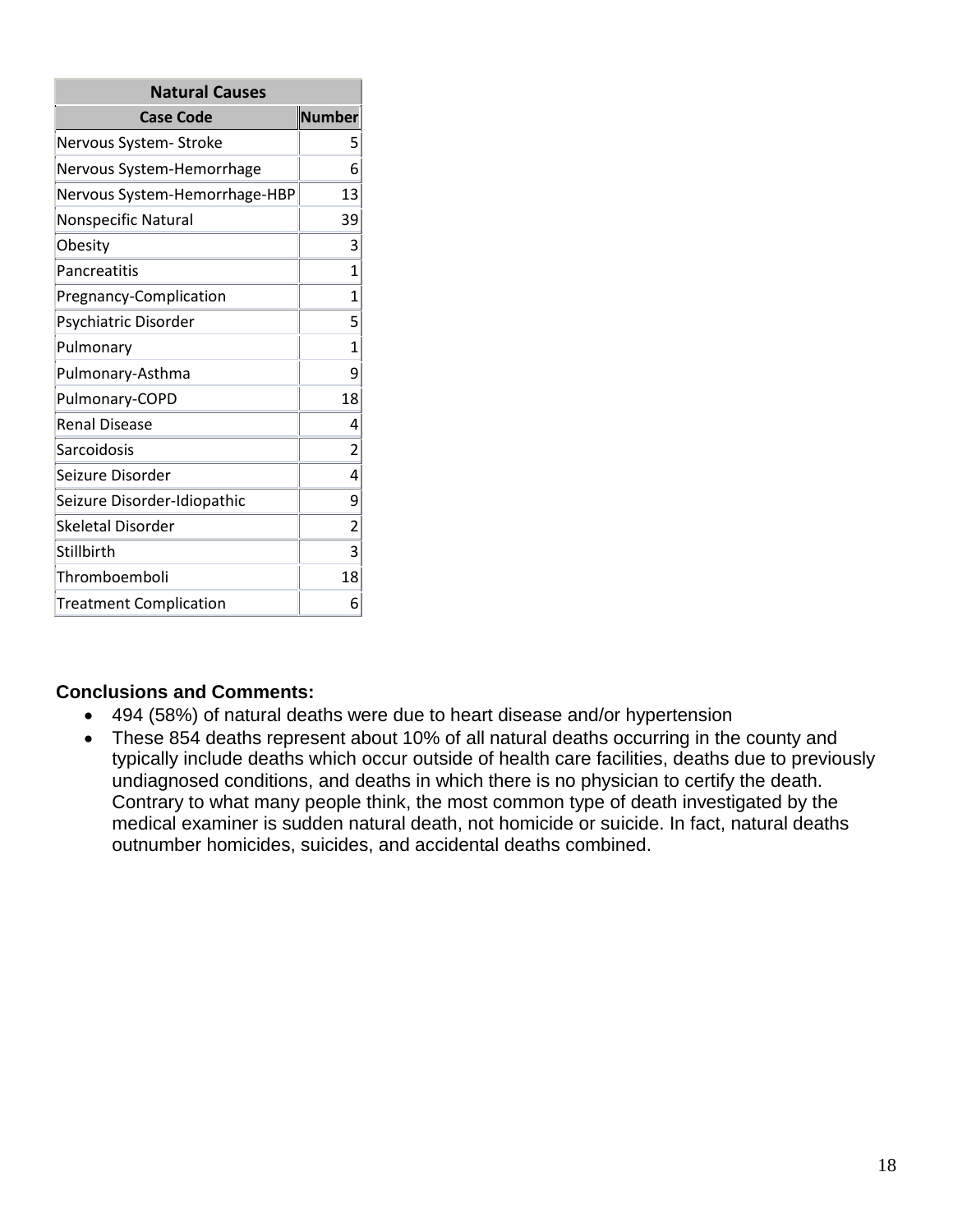



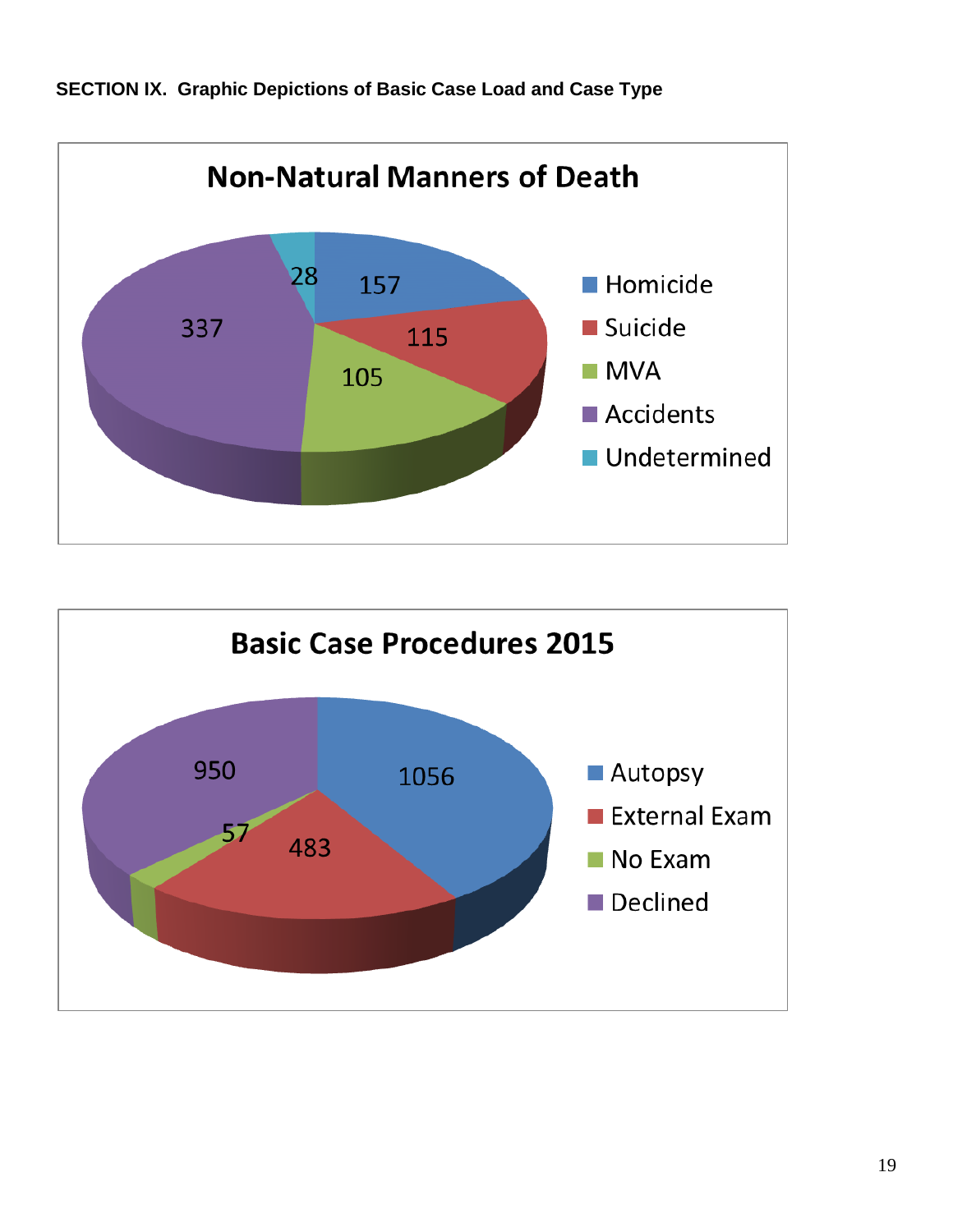# **SECTION X. Special Topics**

# **Deaths of Children Age 1 through 18 years**

|                     | $\le$ 10 years old | Cause                                                                                                                                                        | 11-18 years old | <b>Cause</b>                                                                                    |
|---------------------|--------------------|--------------------------------------------------------------------------------------------------------------------------------------------------------------|-----------------|-------------------------------------------------------------------------------------------------|
| <b>Homicide</b>     | $\overline{2}$     | Blunt Force (1)<br>Asphyxia (1)                                                                                                                              | 15              | <b>Gun (15)</b>                                                                                 |
| <b>Suicide</b>      |                    |                                                                                                                                                              | $\overline{4}$  | Hanging (1)<br><b>Gun (2)</b><br>Asphyxia (1)                                                   |
| <b>Accident</b>     | 5                  | Hanging (1)<br>Drowning (2)<br>Drug/poison (1)<br><b>Gun (1)</b>                                                                                             |                 |                                                                                                 |
| <b>MV Accident</b>  | $\overline{2}$     | Passenger (2)                                                                                                                                                | $\overline{4}$  | Driver (3)<br>Pedestrian (1)                                                                    |
| <b>Natural</b>      | $\overline{7}$     | Cardiac disease<br>(1)<br><b>Inherited</b><br>or Congenital (2)<br>Lung disease (2)<br>Nervous system<br>disease (1)<br><b>Treatment</b><br>complication (1) | $\overline{4}$  | <b>GI tract disease</b><br>(1)<br>Lung infection (1)<br>Diabetes (1)<br>Seizure disorder<br>(1) |
| <b>Undetermined</b> |                    |                                                                                                                                                              |                 |                                                                                                 |
| <b>Total</b>        | 16                 |                                                                                                                                                              | 27              | Total 43                                                                                        |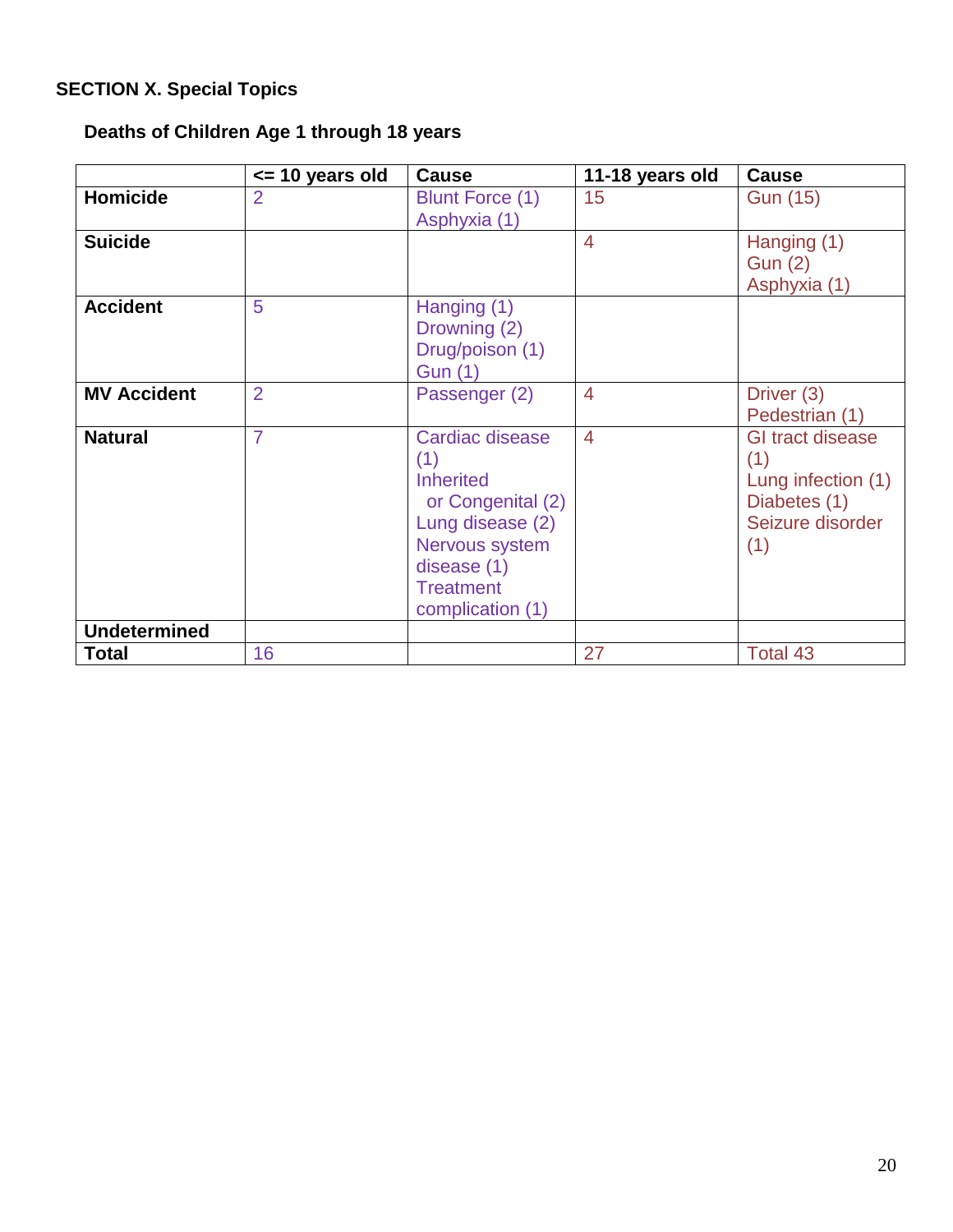

# **Childhood Deaths, Age Distribution and Manner of Death**

**Infant Deaths, Age Distribution and Manner of Death**

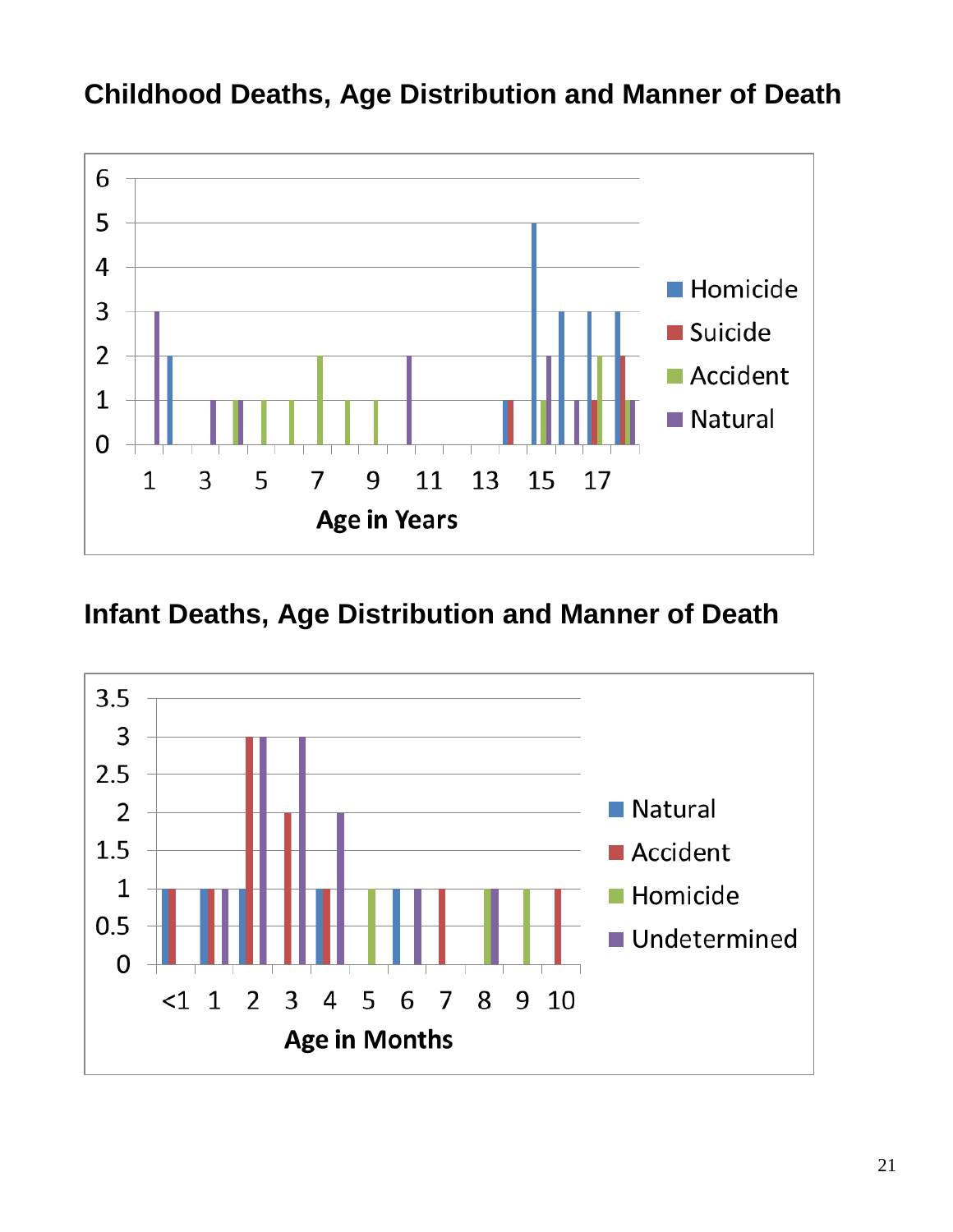#### **Drug-Caused Deaths**

In 2015, there were 337 accidental deaths and 190 (56%) of these were due to alcohol and/or drugs. The numbers of cases involving some of these drugs are shown in the Table below. The numbers do not add to 190 because often times, more than one drug is involved in causing the death of a given person. Ethanol is often present with other drugs. 73 deaths were due, at least in part, to prescription or controlled drugs.

| <b>Drug</b>                                    | <b>Number of Cases</b> |
|------------------------------------------------|------------------------|
| Heroin                                         | 81                     |
| Cocaine                                        | 67                     |
| Fentanyl                                       | 57                     |
| Ethanol                                        | 55                     |
| Amphetamine/amphetamines                       | 28                     |
| Oxycodone                                      | 26                     |
| Morphine/opiates (some of these may be heroin) | 25                     |
| Alprazolam                                     | 25                     |
| Methamphetamine                                | 23                     |
| Methadone                                      | 10                     |
| Hydrocodone                                    | 10                     |
| Diazepam                                       | 9                      |
| Diphenhydramine                                | 3                      |
| Quetiapine                                     | 3                      |
| Acetaminophen                                  | $\overline{2}$         |
| Sertraline                                     |                        |
| Citalopram                                     |                        |

#### **Comments:**

- Heroin remains a serious concern and is currently responsible for the highest number of substance-related deaths. It may be detected alone or with fentanyl.
- Cocaine remains the second most common substance implicated in deaths caused by drugs.
- Methamphetamine continues to be seen in deaths in Fulton County, although traditionally it has been more of a problem in rural areas.
- Drug deaths result not only from use of illicit substances, but prescription and over-thecounter drugs as well.

#### **Deaths Among the Homeless**

There were 48 deaths among persons reported to be homeless, for which jurisdiction was accepted. 14 deaths were due to natural causes, 27 deaths were accidental, 2 were homicides, 1 was a suicide, and the manner of death was undetermined in 4 cases. Eight (8) accidental deaths involved cold exposure. The other accidental deaths involved drugs or alcohol (11) and motor vehicle accidents (8). Age ranged from 26 to 76 years with an average of 53 years, although one individual had an unknown age. 41 (85%) were males and 37 (77%) were black.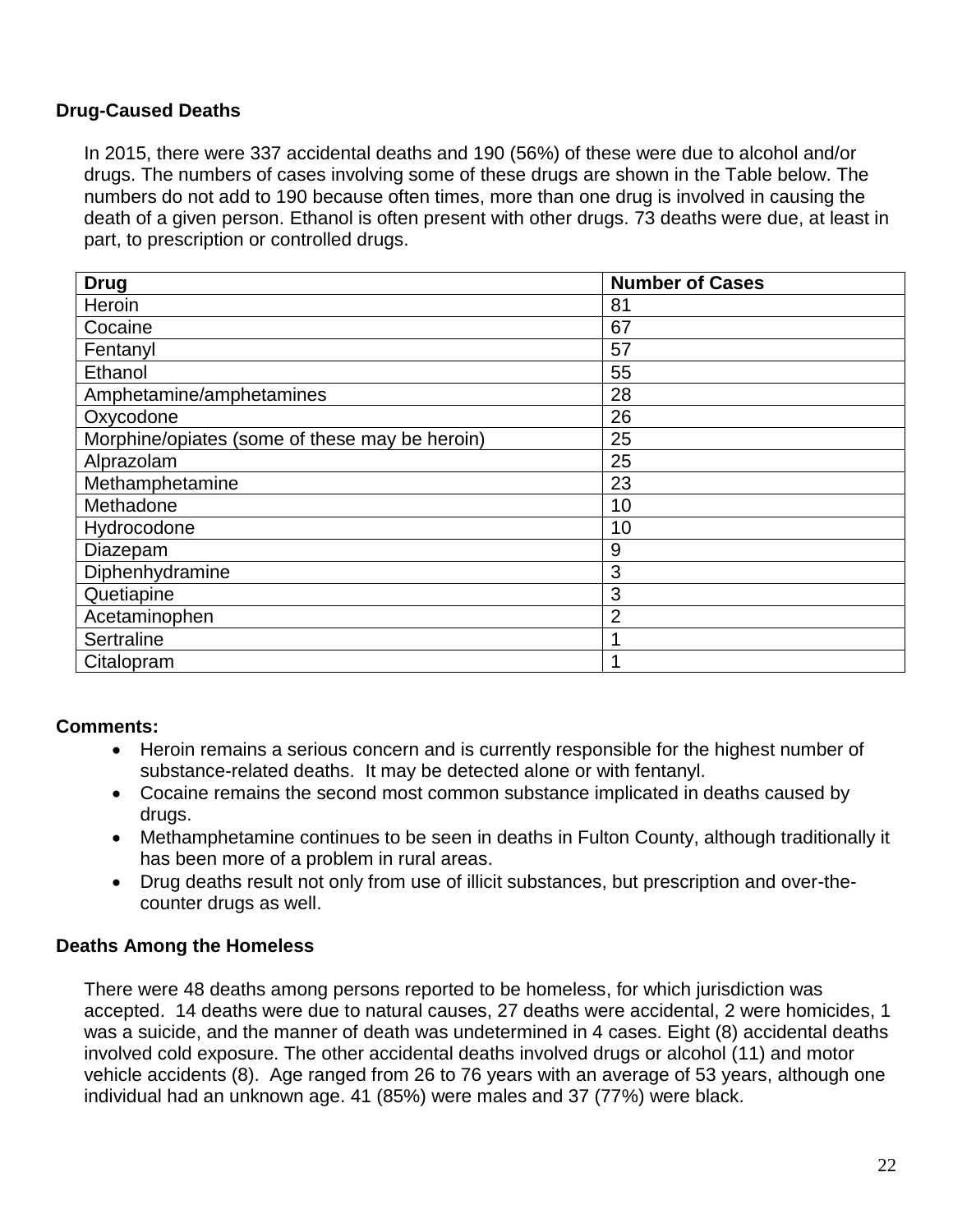#### **Deaths Among the Elderly**

Of the 1596 deaths certified by the medical examiner in 2015, 414 (26%) were persons age 66 years or older. 71 were accidental (mostly falls), and there were 6 homicides, 12 suicides, 20 traffic fatalities, and 1 case of undetermined manner. The most common manner of death was natural (304 cases) which amounted to 73% of deaths in the elderly age group.

#### **Procedural Summary**

A brief summary of basic operational data for 2015 is as follows:

|           | Total case reports received                                   | 2546     |  |
|-----------|---------------------------------------------------------------|----------|--|
| $\bullet$ | Non-human cases                                               | 7        |  |
|           | Duplicate reports                                             | 0        |  |
| $\bullet$ | <b>Relics</b>                                                 | 0        |  |
| $\bullet$ | Total human deaths reported                                   | 2539     |  |
| $\bullet$ | Cased declined, natural death with certifier, or other county | 950      |  |
| $\bullet$ | Cases accepted for full investigation and certification       | 1596     |  |
| $\bullet$ | Natural deaths                                                | 854      |  |
| $\bullet$ | Homicides                                                     | 157      |  |
| $\bullet$ | <b>Suicides</b>                                               | 115      |  |
| ٠         | Accidents (excluding traffic fatalities)                      | 337      |  |
| $\bullet$ | Road-traffic related Accidental Deaths                        | 105      |  |
| $\bullet$ | Undetermined manner of death                                  | 28       |  |
| $\bullet$ | Stillborn                                                     | 6        |  |
| $\bullet$ | On-scene death investigations                                 | 995      |  |
| $\bullet$ | Bodies transported to the office                              | 1548     |  |
| $\bullet$ | Cases certified without bodily examination by MD              | 57       |  |
| $\bullet$ | External examination (Views + External Exams) by MD           | 483      |  |
| $\bullet$ | Complete autopsies by MD                                      | 1052     |  |
| $\bullet$ | Partial (Limited) Autopsies by MD                             | 4        |  |
| $\bullet$ | Bodies examined by investigator, not MD                       | 83       |  |
| ٠         | Total bodies examined by MD or investigator                   | 1622     |  |
| $\bullet$ | Certified death but autopsy performed at hospital             | 3        |  |
| $\bullet$ | Cases submitted for toxicology                                | 1346     |  |
| $\bullet$ | 2015 cases remaining unidentified                             | 5        |  |
| $\bullet$ | County burials on year 2015 cases                             | 23       |  |
| $\bullet$ | Exhumations                                                   | $\Omega$ |  |
| $\bullet$ | Cornea/eye donor cases                                        | 37       |  |
| $\bullet$ | Tissue donor cases                                            | 31       |  |
|           | Organ donor cases                                             | 16       |  |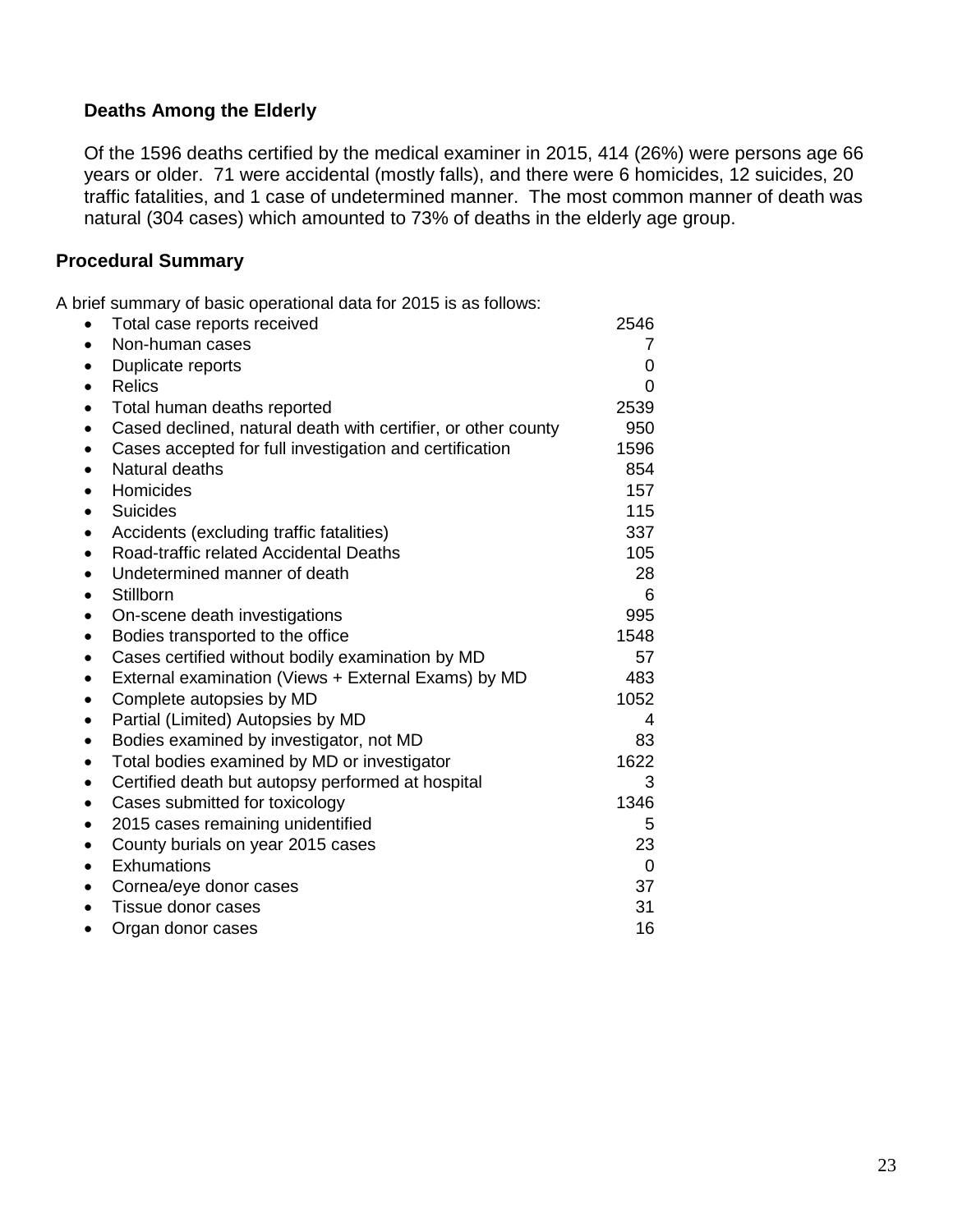# **Comparison with the Past, Manners of Death 1988-2015**

|      |                  |                 | <b>Traffic</b>    | Other            |
|------|------------------|-----------------|-------------------|------------------|
| Year | <b>Homicides</b> | <b>Suicides</b> | <b>Fatalities</b> | <b>Accidents</b> |
| 1988 | 243              | 76              | 147               | 182              |
| 1989 | 275              | 98              | 149               | 193              |
| 1990 | 252              | 85              | 130               | 159              |
| 1991 | 237              | 87              | 104               | 161              |
| 1992 | 219              | 105             | 109               | 156              |
| 1993 | 244              | 86              | 128               | 171              |
| 1994 | 233              | 86              | 151               | 170              |
| 1995 | 211              | 78              | 124               | 171              |
| 1996 | 235              | 99              | 139               | 190              |
| 1997 | 185              | 81              | 122               | 170              |
| 1998 | 188              | 73              | 157               | 222              |
| 1999 | 183              | 100             | 127               | 207              |
| 2000 | 172              | 76              | 143               | 192              |
| 2001 | 171              | 87              | 125               | 265              |
| 2002 | 203              | 83              | 125               | 221              |
| 2003 | 181              | 79              | 113               | 276              |
| 2004 | 159              | 90              | 137               | 240              |
| 2005 | 145              | 78              | 130               | 262              |
| 2006 | 149              | 77              | 132               | 245              |
| 2007 | 182              | 86              | 121               | 275              |
| 2008 | 156              | 84              | 119               | 255              |
| 2009 | 129              | 86              | 111               | 233              |
| 2010 | 146              | 101             | 80                | 266              |
| 2011 | 126              | 98              | 76                | 239              |
| 2012 | 135              | 102             | 89                | 234              |
| 2013 | 141              | 119             | 102               | 268              |
| 2014 | 154              | 106             | 101               | 332              |
| 2015 | 157              | 115             | 105               | 337              |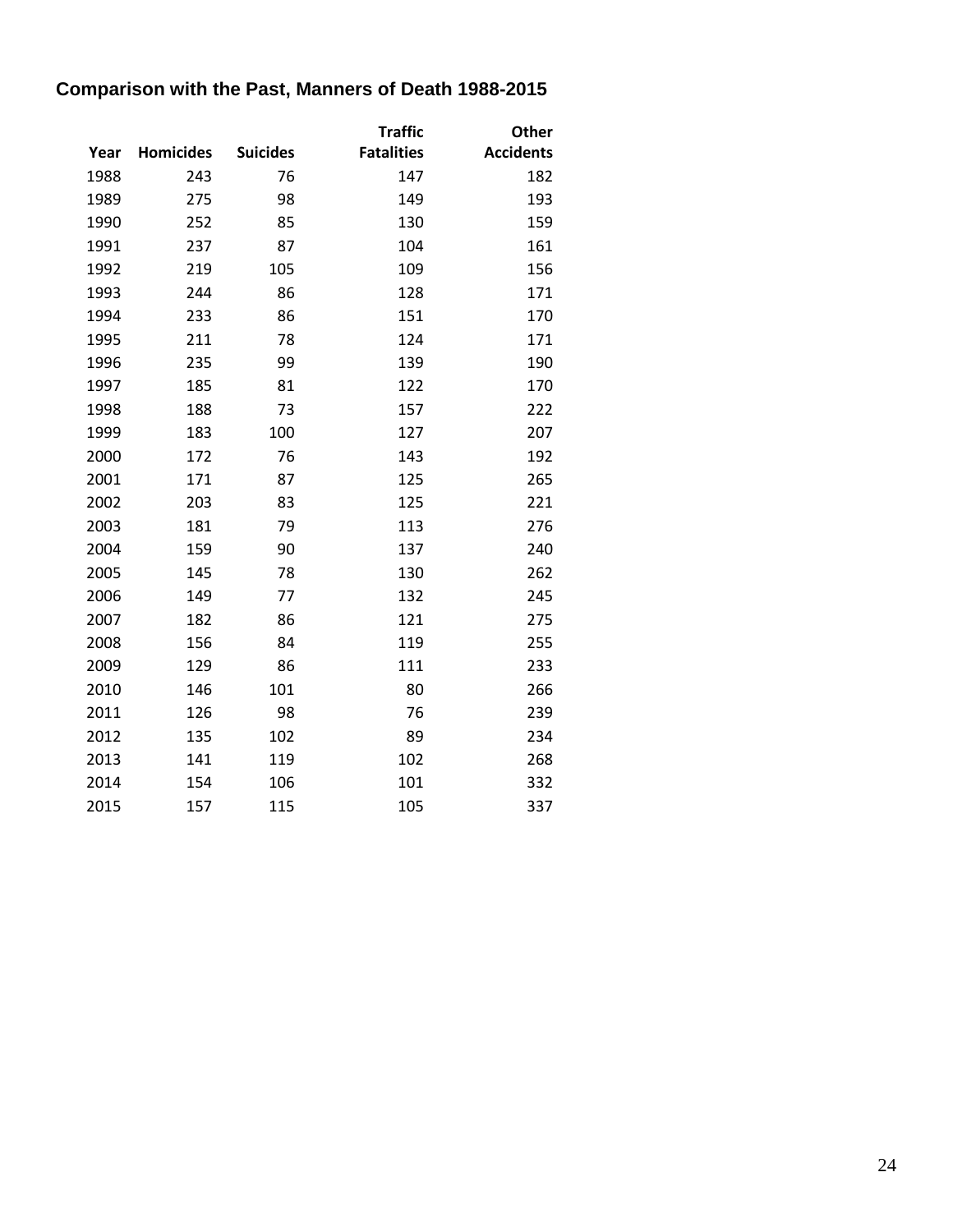#### **Comparisons with the Past, Examinations Performed 1997-2015**

|      | Total |                  |                  | <b>External</b> |          | <b>Total Bodies</b> |
|------|-------|------------------|------------------|-----------------|----------|---------------------|
| Year | Cases | <b>Certified</b> | <b>Autopsies</b> | Exams*          | Scenes** | Examined***         |
| 1997 | 2109  | 1380             | 812              | 160             | 776      | 1180                |
| 1998 | 2234  | 1497             | 966              | 248             | 888      | 1424                |
| 1999 | 2199  | 1407             | 885              | 304             | 842      | 1357                |
| 2000 | 2098  | 1349             | 784              | 331             | 832      | 1331                |
| 2001 | 2014  | 1361             | 831              | 355             | 885      | 1406                |
| 2002 | 2063  | 1326             | 843              | 302             | 930      | 1322                |
| 2003 | 2298  | 1312             | 860              | 412             | 960      | 1554                |
| 2004 | 2254  | 1324             | 874              | 310             | 883      | 1312                |
| 2005 | 2171  | 1322             | 887              | 369             | 896      | 1427                |
| 2006 | 2212  | 1401             | 921              | 436             | 890      | 1495                |
| 2007 | 2238  | 1403             | 1002             | 365             | 921      | 1482                |
| 2008 | 2271  | 1386             | 940              | 303             | 894      | 1420                |
| 2009 | 2371  | 1418             | 893              | 456             | 856      | 1441                |
| 2010 | 2477  | 1416             | 910              | 367             | 848      | 1414                |
| 2011 | 2337  | 1299             | 868              | 338             | 780      | 1321                |
| 2012 | 2241  | 1315             | 832              | 391             | 825      | 1313                |
| 2013 | 2429  | 1454             | 952              | 442             | 1032     | 1511                |
| 2014 | 2594  | 1583             | 1027             | 525             | 1084     | 1635                |
| 2015 | 2545  | 1596             | 1052             | 483             | 995      | 1622                |

\* Indicates external exams plus views \*\* Indicates on-site scene investigation

\*\*\* Indicates cases in which body was examined by an investigator and/or medical examiner

For additional information, go to<http://www.fultoncountyga.gov/fcme-statistical-information> for office statistics. Go to <http://www.fultoncountyga.gov/fcme-special-reports-and-registries> for previous years' annual reports.

#### **General Trends**

- The homicide rate is highest among the black population, vs. other populations
- The suicide rate is highest among males, vs. females
- Most homicides are committed with guns, usually handguns
- Nearly half of suicides are committed with guns
- Most accidental deaths are due to drug overdoses or falls (mainly in the elderly)
- Nearly half of cases of undetermined manner of death involve children under the age of 10. This number has decreased in recent years. Many cases that used to be certified as due to SIDS or SUID with undetermined manner are now being certified with asphyxia as cause of death, manner accident.
- More than half of natural deaths are due to hypertension and/or coronary artery disease
- The most common drug that causes death is heroin. Cocaine and alcohol deaths are also seen frequently.
- Prescription drugs are implicated in many drug-caused deaths in addition to illicit drugs